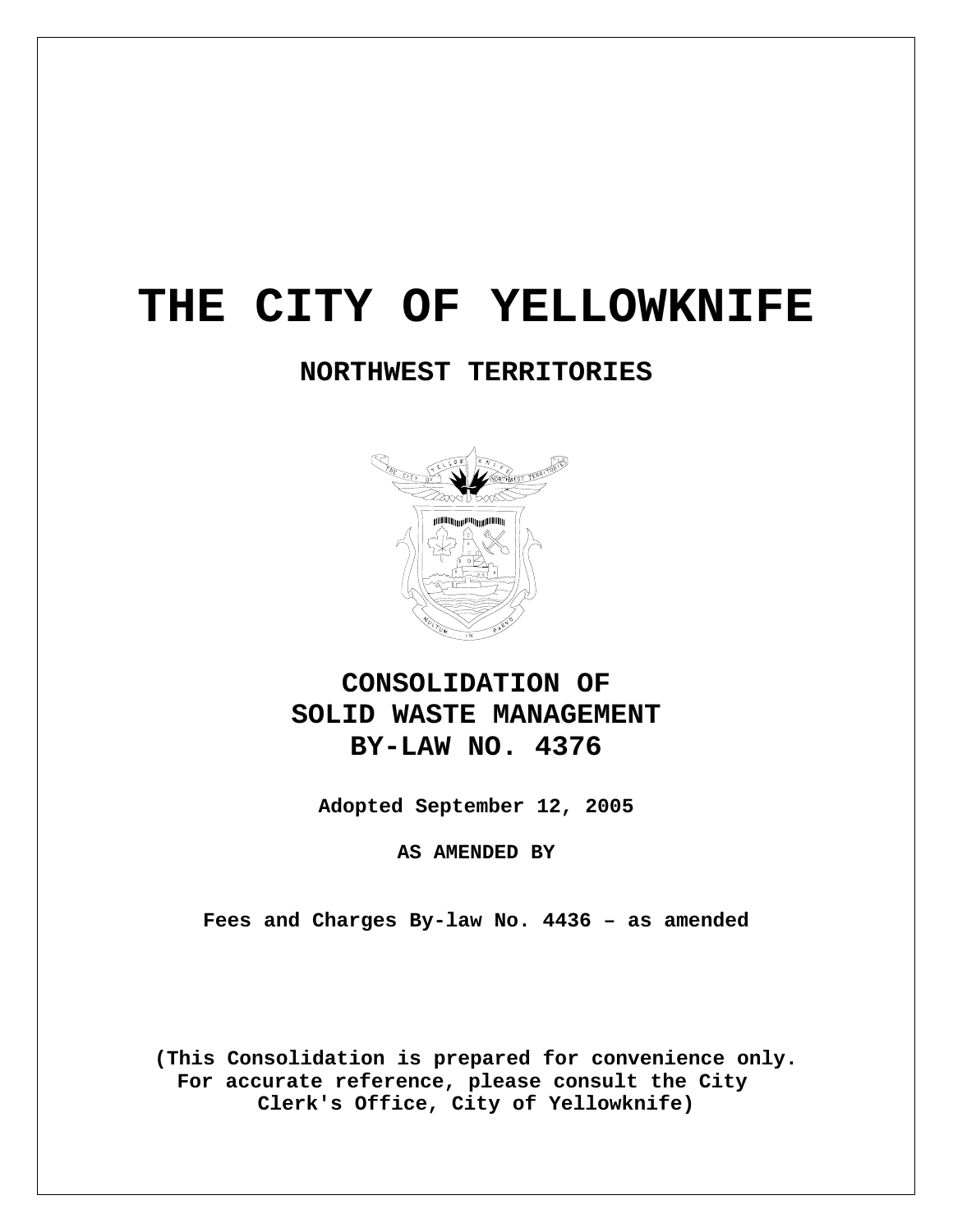## **TABLE OF CONTENTS Solid Waste Management By-law No. 4376**

| AUTHORITY OF SENIOR ADMINISTRATIVE OFFICER 11                |
|--------------------------------------------------------------|
|                                                              |
| CHARGING BACK REMEDIAL COSTS  14                             |
|                                                              |
| AUTHORITY OF A SOLID WASTE CONTRACTOR  15                    |
| PART 3 - HOUSEHOLD AND COMMERCIAL WASTE COLLECTION 16        |
| HOUSEHOLD AND COMMERCIAL WASTE COLLECTION  16                |
|                                                              |
| Private Collection Contracts<br>16                           |
| General Provisions Applicable to Household and Commercial    |
|                                                              |
| Provisions specific to Household Waste from Single Family    |
|                                                              |
| Provision specific to Household Waste from Multi-Family Unit |
| Premises, and Commercial Waste from Commercial Premises  18  |
| GARBAGE RECEPTACLES & CONTAINERS  18                         |
|                                                              |
|                                                              |
|                                                              |
|                                                              |
|                                                              |
|                                                              |
|                                                              |
|                                                              |
| RECYCLABLES AND RECYCLING DEPOTS 24                          |
|                                                              |
| Authority of Solid Waste Facility Attendants  24             |
| 26                                                           |
| 26                                                           |
| 26                                                           |
| 26                                                           |
| 27                                                           |
| 27                                                           |
| 27                                                           |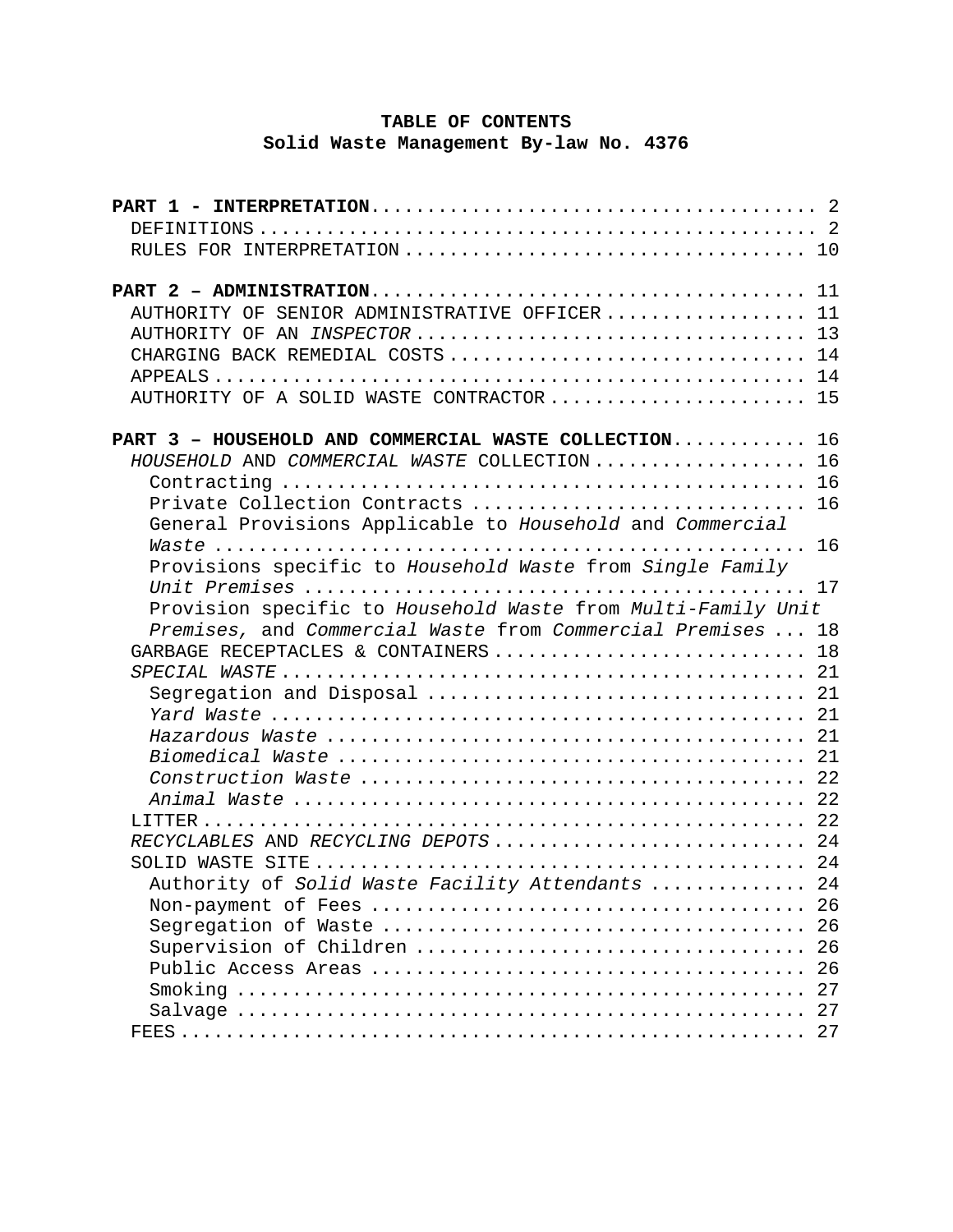| BURNING OF HOUSEHOLD OR COMMERCIAL OR OTHER SOLID WASTE   |  |
|-----------------------------------------------------------|--|
|                                                           |  |
|                                                           |  |
|                                                           |  |
| <b>PART 5 - GENERAL PROHIBITIONS &amp; ENFORCEMENT</b> 29 |  |
|                                                           |  |
| SUMMARY CONVICTION OFFENCE - STRICT LIABILITY OFFENCE 31  |  |
|                                                           |  |
| JOINT AND SEVERAL LIABILITY OF OWNERS FOR FINES, FEES AND |  |
|                                                           |  |
| MINIMUM AND SUBSEQUENT FINES  32                          |  |
|                                                           |  |
|                                                           |  |
|                                                           |  |
|                                                           |  |

**INDEX** 

**SCHEDULE A – TIPPING FEES** 

**SCHEDULE B – TAG FEE, RECEPTACLE LIMIT AND SOLID WASTE LEVY** 

**SCHEDULE C – VOLUNTARY PENALTIES**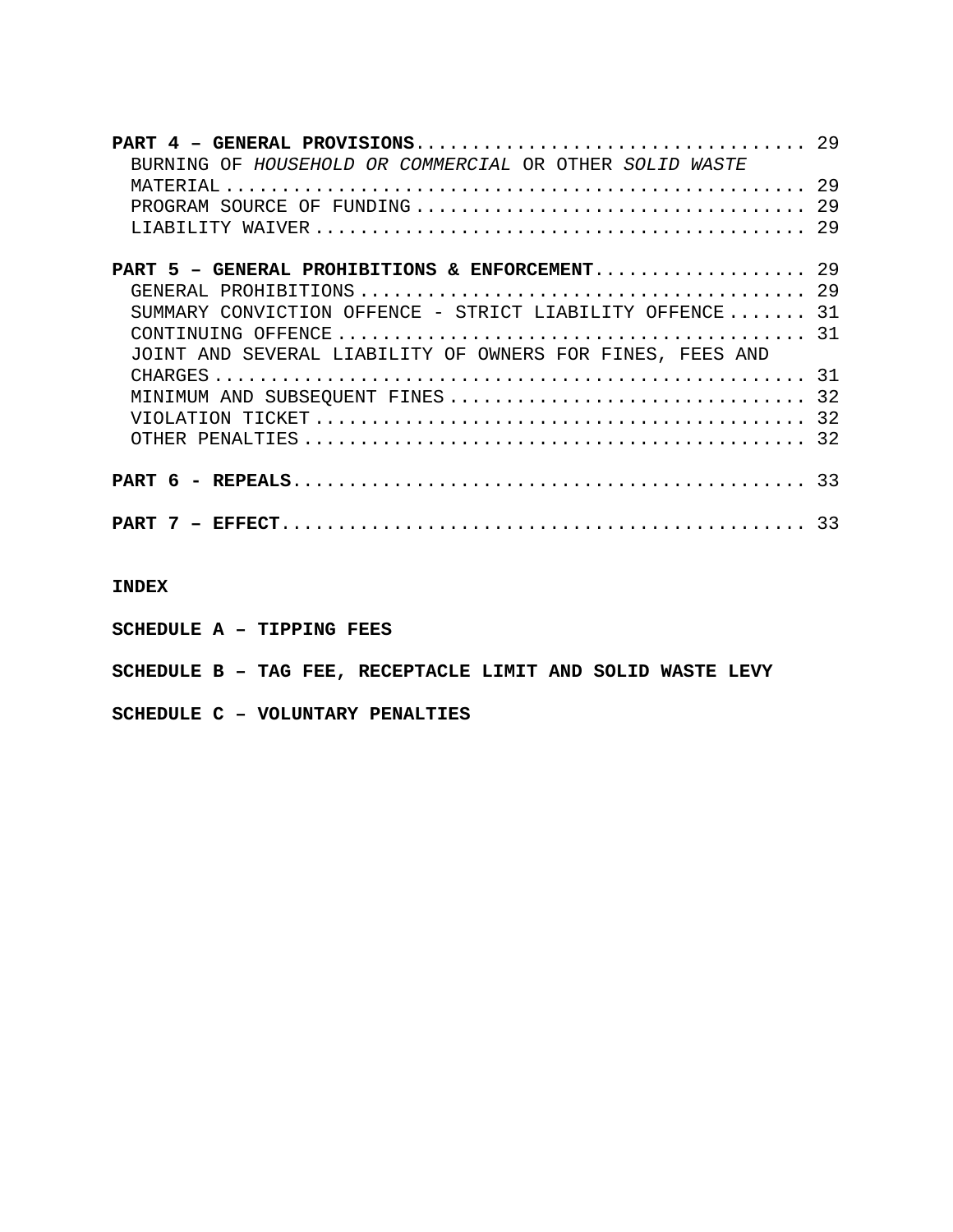#### **CITY OF YELLOWKNIFE BY-LAW NO. 4376**

A BY-LAW of the Council of the Municipal Corporation of the City of Yellowknife in the Northwest Territories, to provide for the management of solid waste in the City of Yellowknife, which includes the collection, transportation and disposal of solid waste, as per the authorities set out in the *Cities, Towns and Villages Act* S.N.W.T. 2003, c. 22 ("Cities, Towns and Villages Act*")*, and in the interests of the health, safety, and welfare of the residents of this City.

**WHEREAS** pursuant to section 58 of the *Cities, Towns and Villages Act,* a municipal corporation may, for a municipal purpose, establish, deliver and operate services, public utilities and facilities and in doing so shall, in a by-law:

- (a) set the terms and conditions applicable to users,
- (b) set reasonable rates or amounts of deposits, fees and other charges,
- (c) provide for charging and collecting deposits, fees and other charges,
- (d) provide criteria for when service will be discontinued or refused, and
- (e) provide for a right of entry onto private property to determine compliance with terms and conditions of use;

**AND WHEREAS,** pursuant to section 70 of the Cities, Towns and Villages Act, a council may make by-laws for municipal purposes respecting public utilities, programs, services, infrastructure and facilities provided or operated by, or on behalf of, the municipal corporation and the enforcement of by-laws;

**AND WHEREAS**, pursuant to section 72 of the Cities, Towns and Villages Act, a council may in a by-law, among other things:

- (a) regulate or prohibit activities,
- (b) deal with any activity or thing in different ways, divide each of them into classes and deal with each class in different ways,
- (c) provide for a system of licences, permits or approvals including any or all of the matters listed therein, and
- (d) provide remedies for the contravention of a by-law;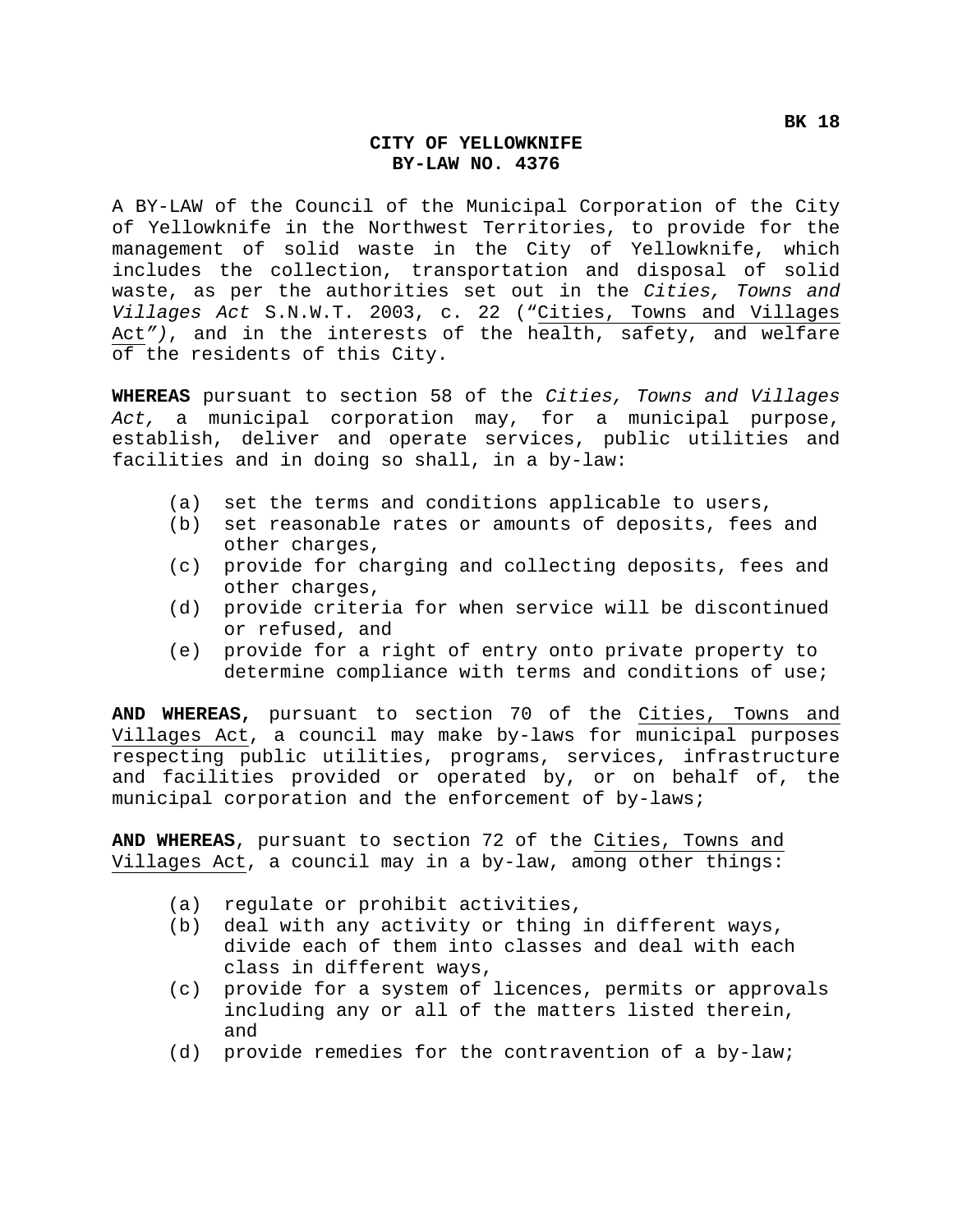**By-law No. 4376 BK 18 Page 2**

**AND WHEREAS,** pursuant to section 90 of the Cities, Towns and Villages Act*,* a council may, in a by-law respecting a public utility, provide for the prohibition or regulation of the discharge of substances and liquids into a waste management system;

**AND WHEREAS,** pursuant to s. 10 of the Environmental Protection Act, R.S.N.W.T. 1988, c. E-7 (*"*Environmental Protection Act"), a municipal corporation may, by by-law prohibit or regulate the disposal of litter;

**AND WHEREAS** the City of Yellowknife deems it desirable and in the public interest to establish, operate, maintain and levy fees for a solid waste management system in the City of Yellowknife;

**NOW, THEREFORE**, THE COUNCIL OF THE MUNICIPAL CORPORATION OF THE CITY OF YELLOWKNIFE, in regular session duly assembled, enacts as follows:

#### **SHORT TITLE**

1. This By-law may be cited as the "Solid Waste Management Bylaw".

#### **PART 1 - INTERPRETATION**

#### DEFINITIONS

2. (1) In this By-law the following terms, phrases and their derivatives shall have the meanings given herein. If or when they are not consistent with the context, words in the present tense shall include the future, words in the plural context include the singular, and words in the singular number include the plural. The word "shall" is always mandatory and not merely directory. Words not defined shall be interpreted in accordance with the *Interpretation Act,* R.S.N.W.T. 1988, c. I-8 and the *Cities, Towns and Villages Act,*  S.N.W.T. 2003, c. 22 and if not defined in either of these Acts, they are to be given their common and ordinary meaning.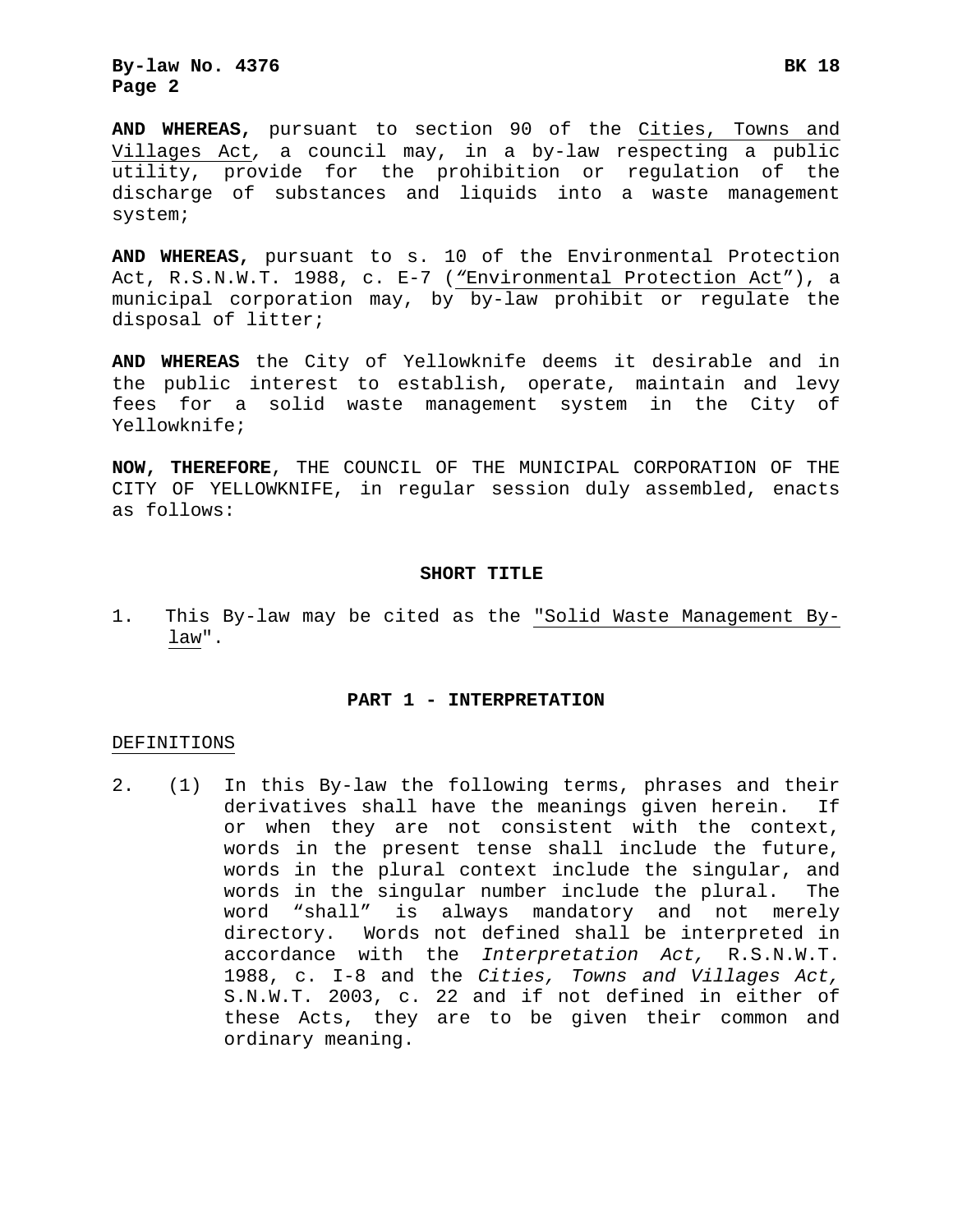*"Animal Waste"* means all forms of *waste* from animals or the treatment of animals, and includes animal or human excrement, but does not include animal carcasses or parts, or disposable diapers or undergarments;

- "*Biomedical Waste*" means *medical waste* that requires special handling and disposal because of environmental, aesthetic, and health and safety concerns as well as risks to human health and includes:
	- (a) human anatomical waste,
	- (b) infectious human waste,
	- (c) infectious animal waste,
	- (d) microbiological waste,
	- (e) blood and body fluid waste, and
	- (f) medical sharps such as needles, syringes, blades, or other clinical or laboratory materials capable of causing punctures or cuts;
- "*Burn Permit*" means a permit issued by the *City*  Fire Chief or his or her designate pursuant to the Emergency Response and Protection Services By-law in the form prescribed by the *Senior Administrative Officer* from time to time;
- *"Child"* means a *person* fourteen (14) years of age or younger;
- "*City*" means the City of Yellowknife, a municipal corporation in the Northwest Territories, and includes the area contained within the boundaries of the City of Yellowknife where the context requires;
- "*Commercial Premise*" means any *premise* that is not a *residential premise*;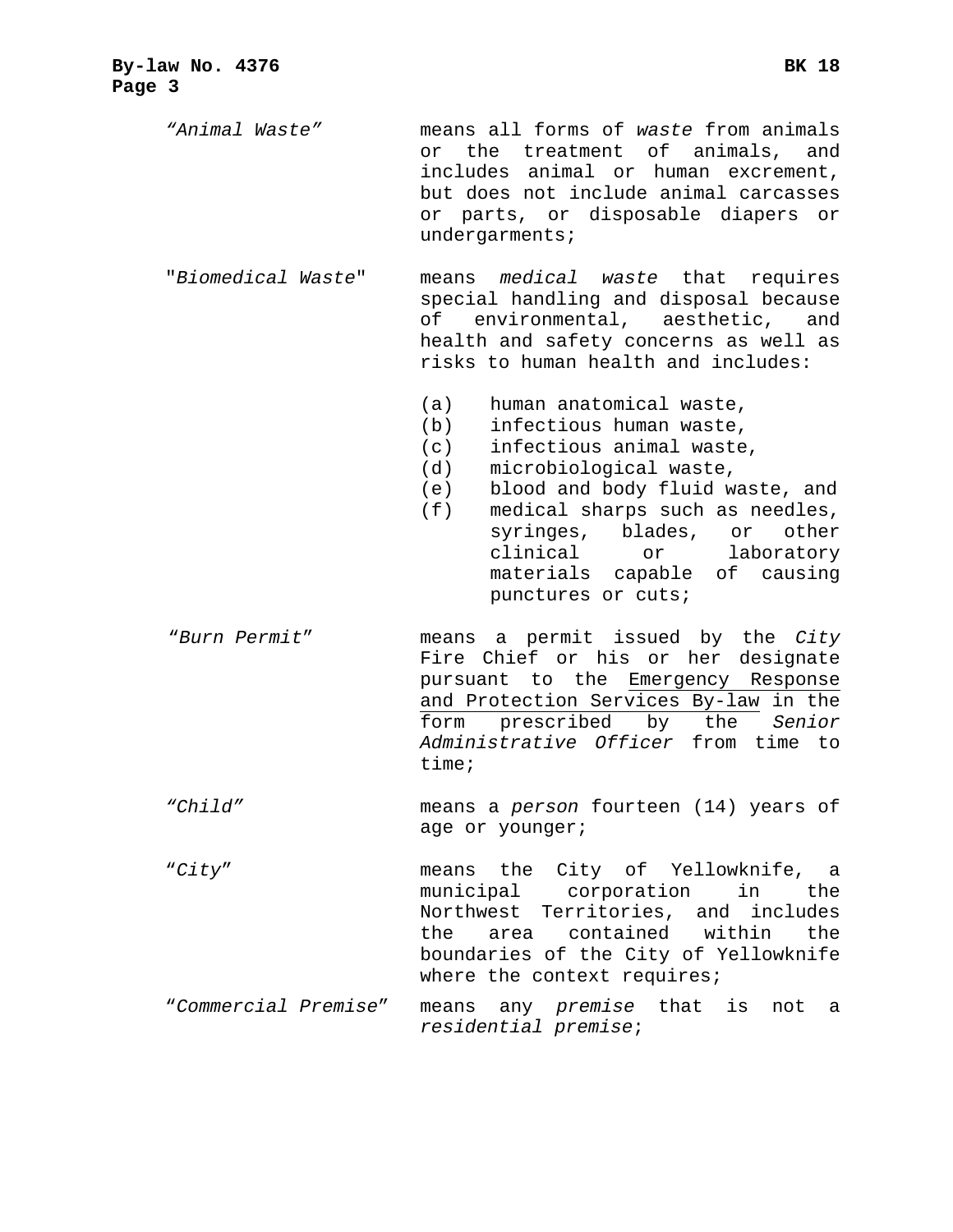- *"Commercial Waste"* means all *solid waste* generated by a *commercial premise* except for *special waste*;
- "*Compactor*" means a mechanism capable of reducing the volume of *garbage* by compaction;
- "*Construction Site*" means the location where building erection, renovation, demolition or work is being performed, and/or a location where surface or subsurface pipe work or mechanical work is being performed on any landscape or building where changes are being undertaken by anyone, or a location where excavations are being performed;
- "*Construction Waste*" means any form of *solid waste* material including wood product, concrete, steel, iron, miscellaneous metals, gypsum product, clay product, non-contaminated soil or other granular fill, plastics and insulation that is generated at a *construction site*, but does not include hazardous waste;
- "*Container*" means a dumpster, bin or *compactor* intended or used for the storage of *household waste* at *multi-family unit premises, commercial waste* at *commercial premises,* and *construction waste* at *construction sites*;
- "*Council*" means the Council of the *City*;
- "*Garbage Bag*" means a sturdy leak-proof plastic bag specifically manufactured and marketed to store *household waste* or *commercial waste* and does not include plastic bags that are intended for other purposes;
- "*Garbage Receptacle*" means a bin intended or used for the storage of *household waste;*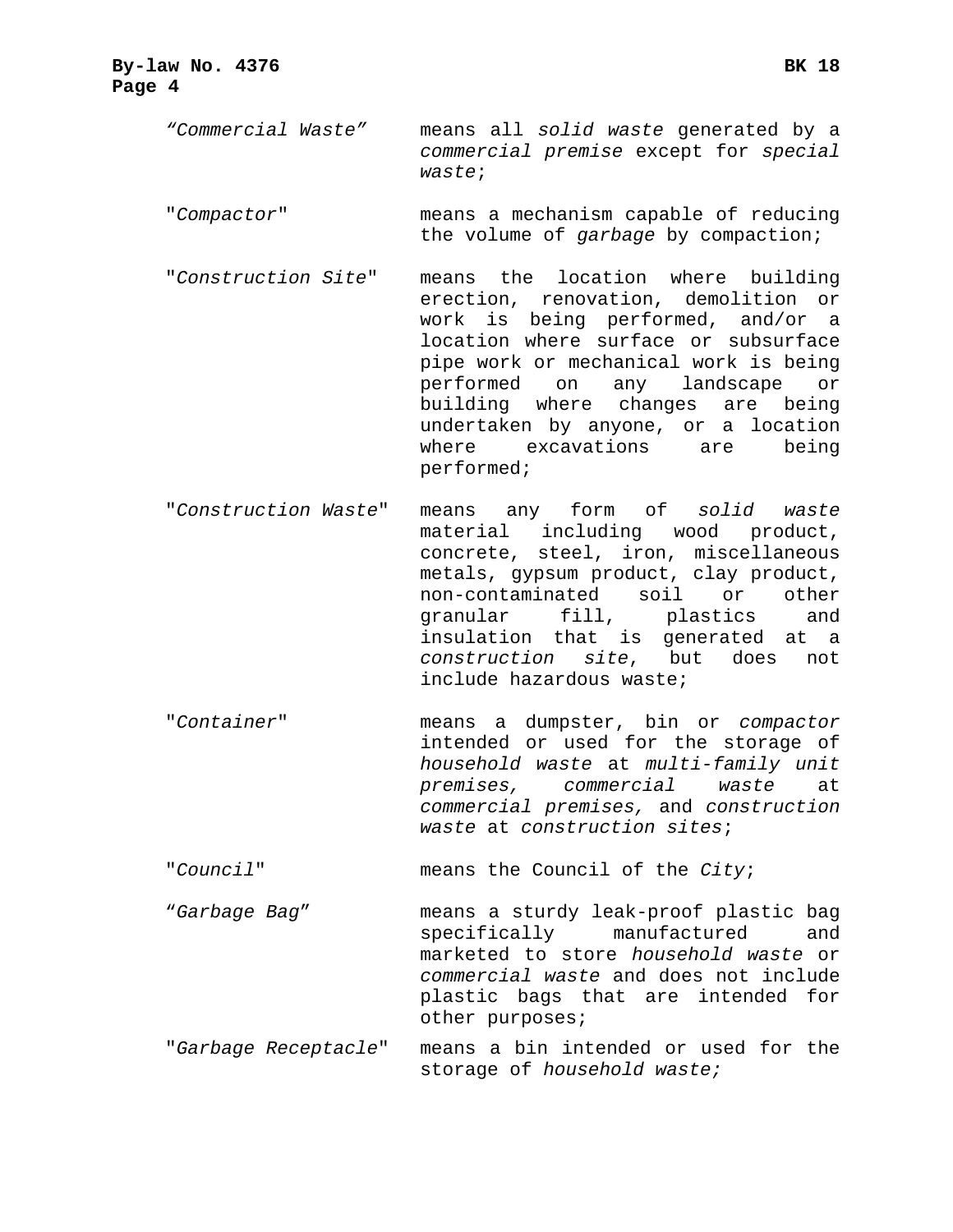| By-law No. 4376<br>Page 5         | BK 18                                                                                                                                                                                                                                                                                                                                |
|-----------------------------------|--------------------------------------------------------------------------------------------------------------------------------------------------------------------------------------------------------------------------------------------------------------------------------------------------------------------------------------|
| "Garbage Receptacle<br>Limit"     | means the number of 77 litre garbage<br>receptacles or 77 litre garbage bags<br>that can be placed for collection on<br>a weekly basis by a single family<br>unit premise;                                                                                                                                                           |
| <i>"General Medical</i><br>Waste" | means non-hazardous medical waste and<br>includes soiled dressings, sponges,<br>surgery drapes, lavage tubes, casts,<br>catheters, disposable pads,<br>disposable gloves, specimen<br>containers, lab coats and aprons,<br>tubings, filters, towels<br>and<br>disposable sheets, but does<br>not<br>include <i>biomedical</i> waste; |
| "Hazardous Waste"                 | means any solid waste presenting an<br>actual or potential danger to human<br>health and safety or to other living<br>in the environment.<br>organisms                                                                                                                                                                               |

- organisms in the environment, including, but not limited to any materials requiring placards or labels as identified by Transport Canada under the Transportation of Dangerous Goods Regulations or that is otherwise regulated by the Federal and/or Territorial Governments;
- *"Household Waste"* means all *solid waste* generated by *residential premises* except for *special waste;*
- "*Householder*" means the occupant of *residential premises,* and where such premises are unoccupied or are within an apartment house means the *owner*, manager or caretaker thereof, but does not include a boarder, roomer or lodger nor the occupant of an apartment house;
- "*Inspector*" means an *Officer* and the *Senior Administrative Officer*;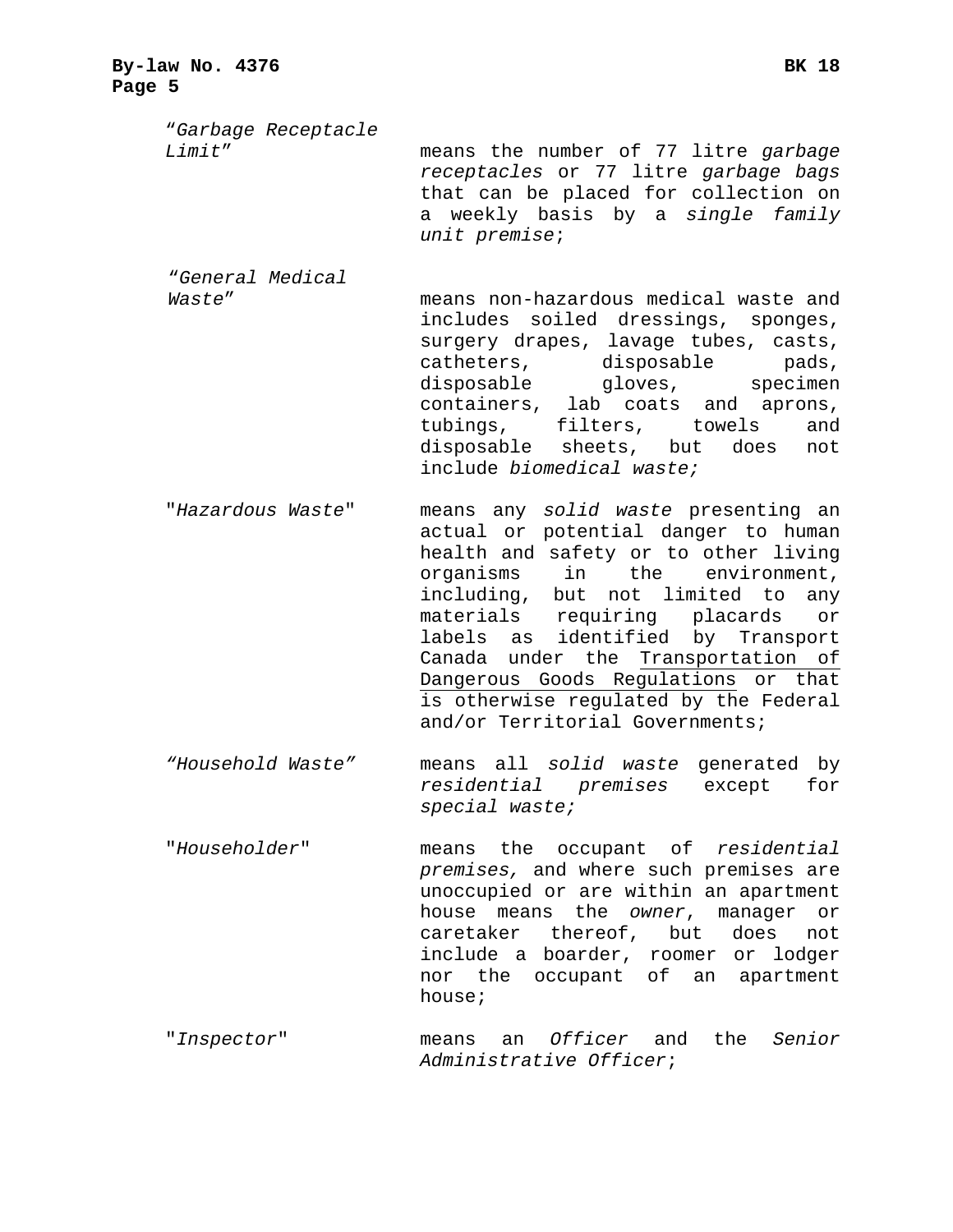- *"Litter Receptacle"* means a receptacle intended for public use for the collection of litter, but in any event excludes a *container;*
- "*Multi-family Unit"* means five (5) or more individual *residential premises* having common structural elements;
- "*Officer*" means a *person* who is appointed in accordance with the *Cities, Towns and Villages Act* as a By-law Officer to enforce the by-laws of the *City* and any Peace Officer who is entitled by law to enforce the by-laws of the *City*;
- *"Oversized Load"* means a load that is wider than 3.2 metres or 10 feet and 6 inches;
- "*Owner*" means the holder of title to a piece of property;
- "*Person*" means an individual human being or a corporation and includes a partnership, society, and an association or a group of persons acting in concert unless the context explicitly or by necessary implication otherwise requires;
- *"Premise"* means a property or portion thereof capable of being occupied or used for residential or commercial purposes;
- "*Public Lands*" means all lands accessible by the general public including streets, sidewalks and parks but does not include the *Solid Waste Site*;
- "*Recyclables*" means types of *solid waste* designated for disposal at a *recycling depot* or other place designated for the disposal of this waste by either the *Senior Administrative Officer* or another order of government*;*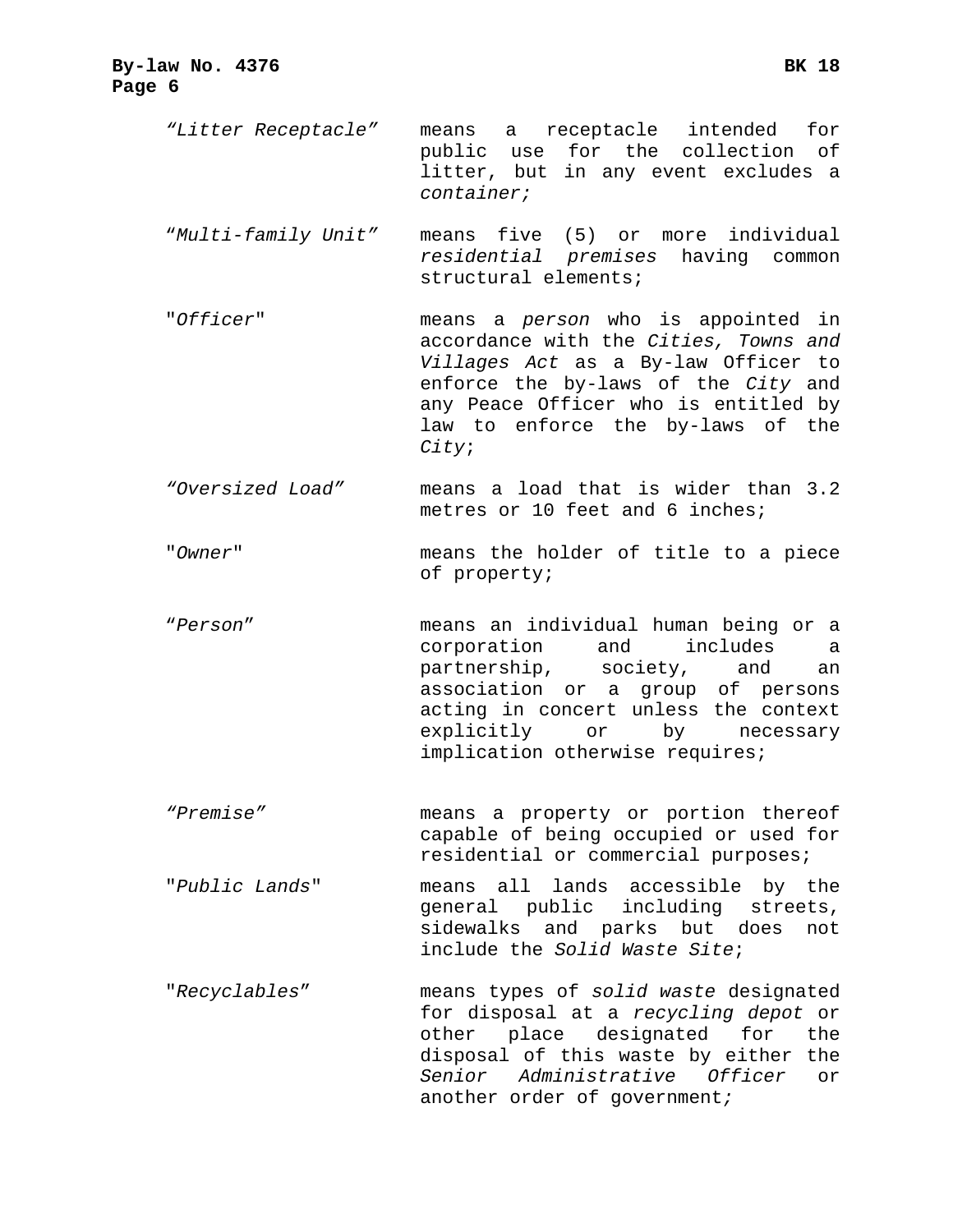"*Recycling Depot*" means a *City* facility or other place designated by the *Senior Administrative Officer* where segregated recyclables may be disposed of, and can include a Bottle Depot established by another order of government;

- *"Residential Premise"* means a *premise* or a self-contained part thereof, occupied and used as a dwelling, unless otherwise designated as a *commercial premise* by the *Senior Administrative Officer*;
- "*Salvage*" means reusable *solid waste* that has been deposited at designated areas of a *solid waste site* that are accessible to the general public;
- "*Secured Load*" means a load enclosed in a vehicle or covered with a tarpaulin or similar cover such as a mesh blanket or plywood board that completely and securely encloses the load and that is properly attached to the vehicle or trailer so as to prevent any part of the load from falling off of the vehicle or out of the trailer;
- "*Senior Administrative*

*Officer"* means the Senior Administrative Officer of the *City*, appointed pursuant to the *Cities, Towns and Villages Act,* or his or her designate;

- "*Single Family Unit*" means a self-contained residential unit with its own entrance that is not accessed through another dwelling unit, but does not include a *multifamily unit premise*;
- *"Solid Waste"* includes any matter or material that is discarded, or is intended to be discarded*;*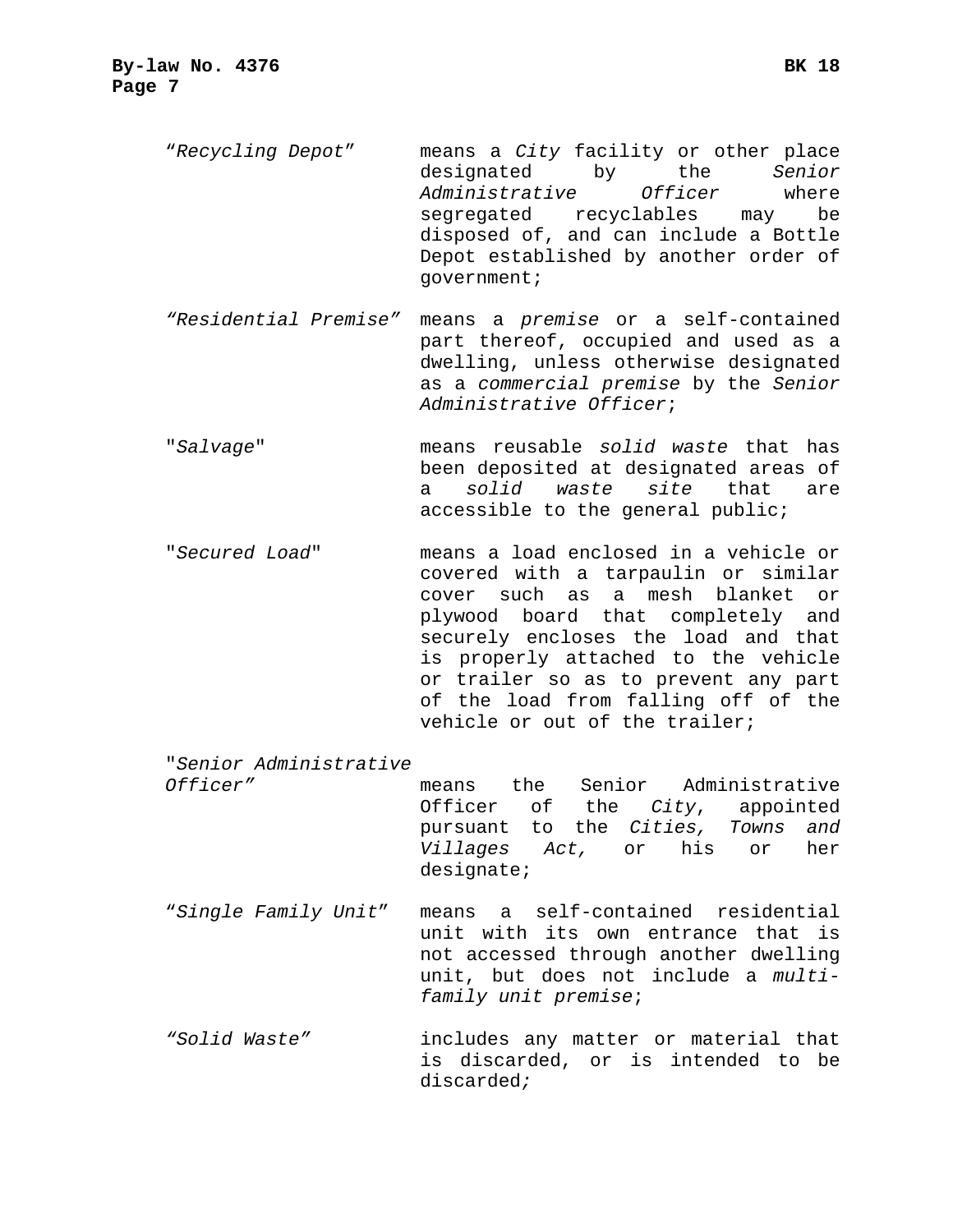"*Solid Waste Contractor"* means the *person* (or *persons)* who has an existing legal right granted by the *City* for the collection, removal and disposal of *household waste* and *commercial waste,* and designated *special waste* from time to time, from *residential premises and commercial premises* in the *City;* 

*Officer* at any *solid waste site*;

"*Solid Waste Facility Attendant*" means a *person* employed by the *City*  and designated to carry out specific duties by the *Senior Administrative* 

**Section 2(1)** 

**as amended by By-law No. 4436, as amended** 

- "*Solid Waste Levy*" means the applicable *Single Family Unit Solid Waste Levy* fee, the *Multifamily Unit Solid Waste Levy* fee or the *Commercial Premises Solid Waste Levy* fee as is set out in By-law No. 4436 or any successor by-law;
- "*Solid Waste Site*" means the *City* facility, or facilities, designated for the disposal of *solid waste* by the *Senior Administrative Officer*;
- "*Special Waste*" means any *solid waste* that exceeds the size or weight restrictions set out in this By-law for *household waste,* or:
	- (a) *yard waste*;
	- (b) *hazardous waste;*
	- (c) *biomedical waste;*
	- (d) *construction waste;*
	- (e) *animal waste;*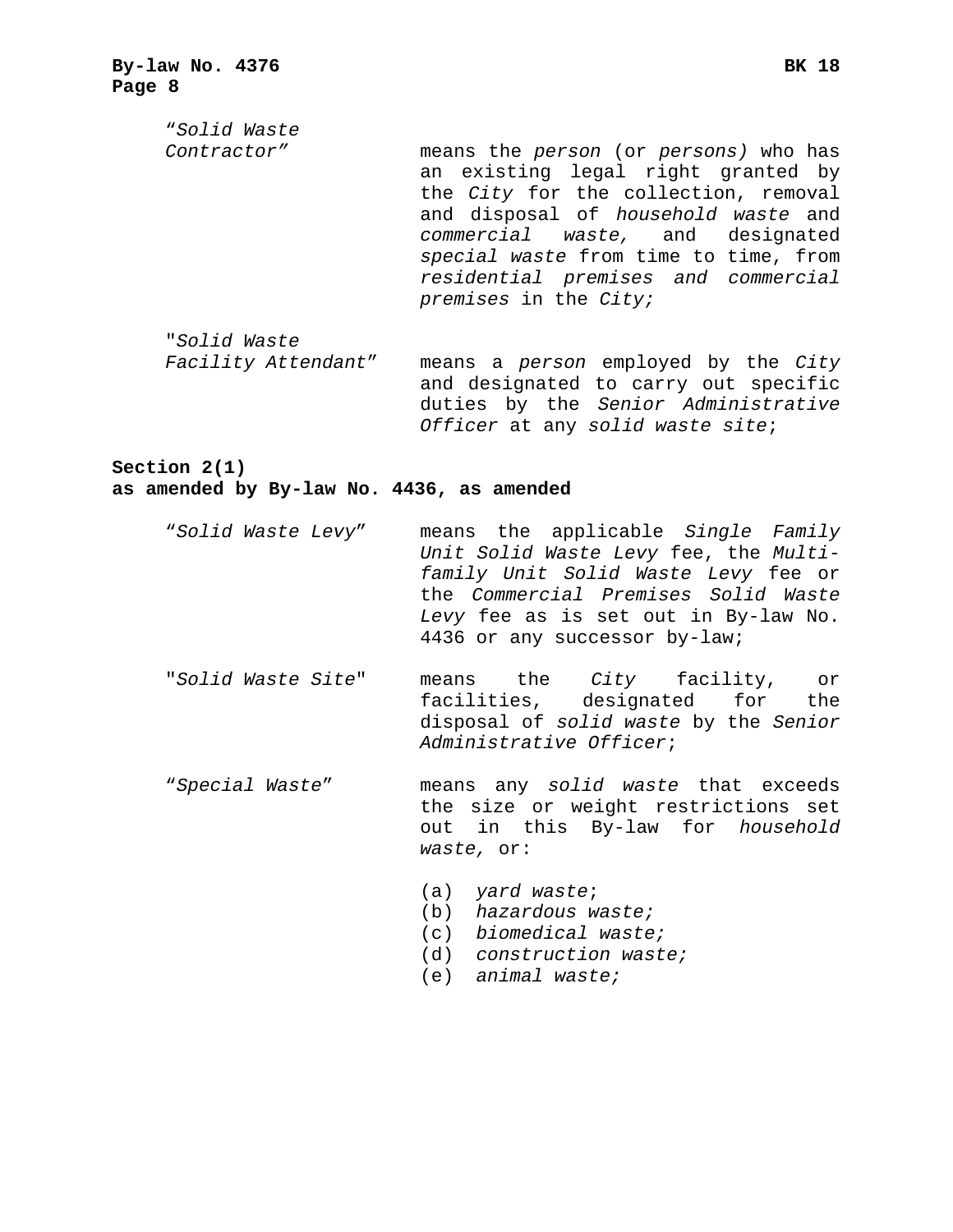including: (i) computers (which includes monitors),

*fees* as set out in Schedule "A"

- (ii) wet filled lead acid batteries,
- (iii) *vehicles* and *vehicle* parts including tires,
- (iv) propane tanks,
- (v) white goods,
- (vi) animal carcasses including parts,
- (vii) hydrocarbon contaminated soil,
- (viii) non-contaminated soil,
- (ix) scrap steel and metal,
- (x) tree branches, stumps, roots and logs, and
- (xi) cooking grease from *commercial premises;*
- "*Tag*" means a *tag* in the form prescribed by the *Senior Administrative Officer;*
- "*Tipping Fees*" means the fees levied and collected by the *City*, for *solid waste*  deposited at the *Solid Waste Site*;
- "*Vehicles*" shall include all registered or unregistered motorized vehicles and any type of water or aircraft whether or not they remain capable of being operated either on a road or offroad, a water way or in the air;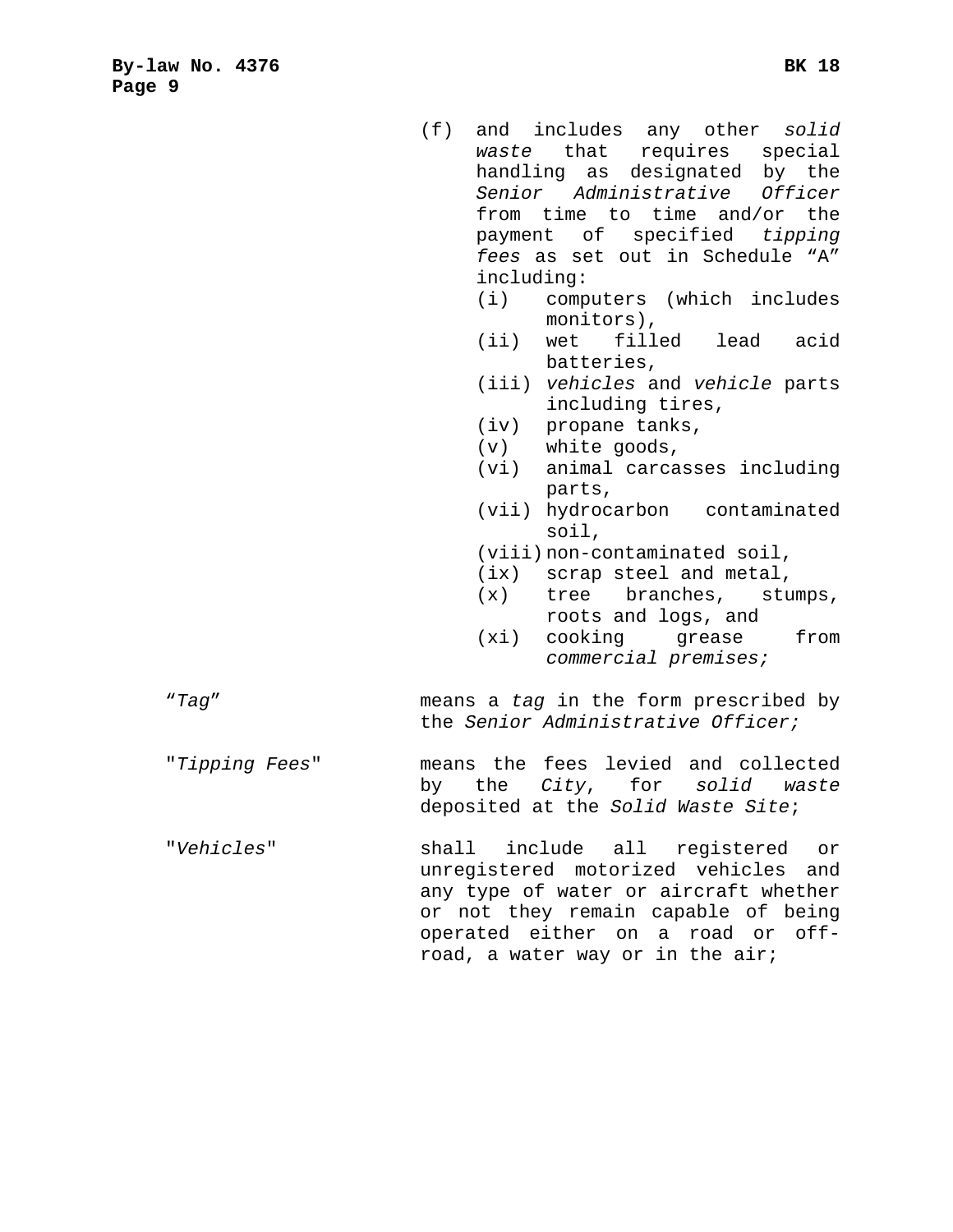**By-law No. 4376 BK 18 Page 10**

**Section 2(1) as amended by By-law No. 4436, as amended** 

> *"Vehicle Charge for the Disposal of Residential Waste"* means the fee set out in By-law No. 4436 or any successor by-law;

- "*White Goods*" means a metal bath tub and any large household appliance including, but not limited to, refrigerators, freezers, stoves, dishwashers, air conditioners, washing machines, clothes dryers and hot water heaters;
- "*Yard Waste*" means *waste* from gardening or horticultural activities and includes grass clippings or cuttings, shrubbery, and hedge prunings (excluding tree branches, stumps, roots and logs) leaves, and weeds, but does not include peels, rinds or other organic material produced as a result of food preparation.

#### RULES FOR INTERPRETATION

- 3. (1) This By-law includes the Schedules annexed hereto, and the Schedules form part of this By-law.
	- (2) The marginal notes and headings in this By-law are for reference purposes only.
	- (3) Any Act, Regulation or By-law that is referred to in this By-law shall be interpreted as including any successor Act, Regulation or By-law.
	- (4) Each provision of this By-law is independent of all other provisions. If a Court of competent jurisdiction declares any provision invalid for any reason, all other provisions of this By-law shall remain valid and enforceable, and the By-law shall be interpreted as such.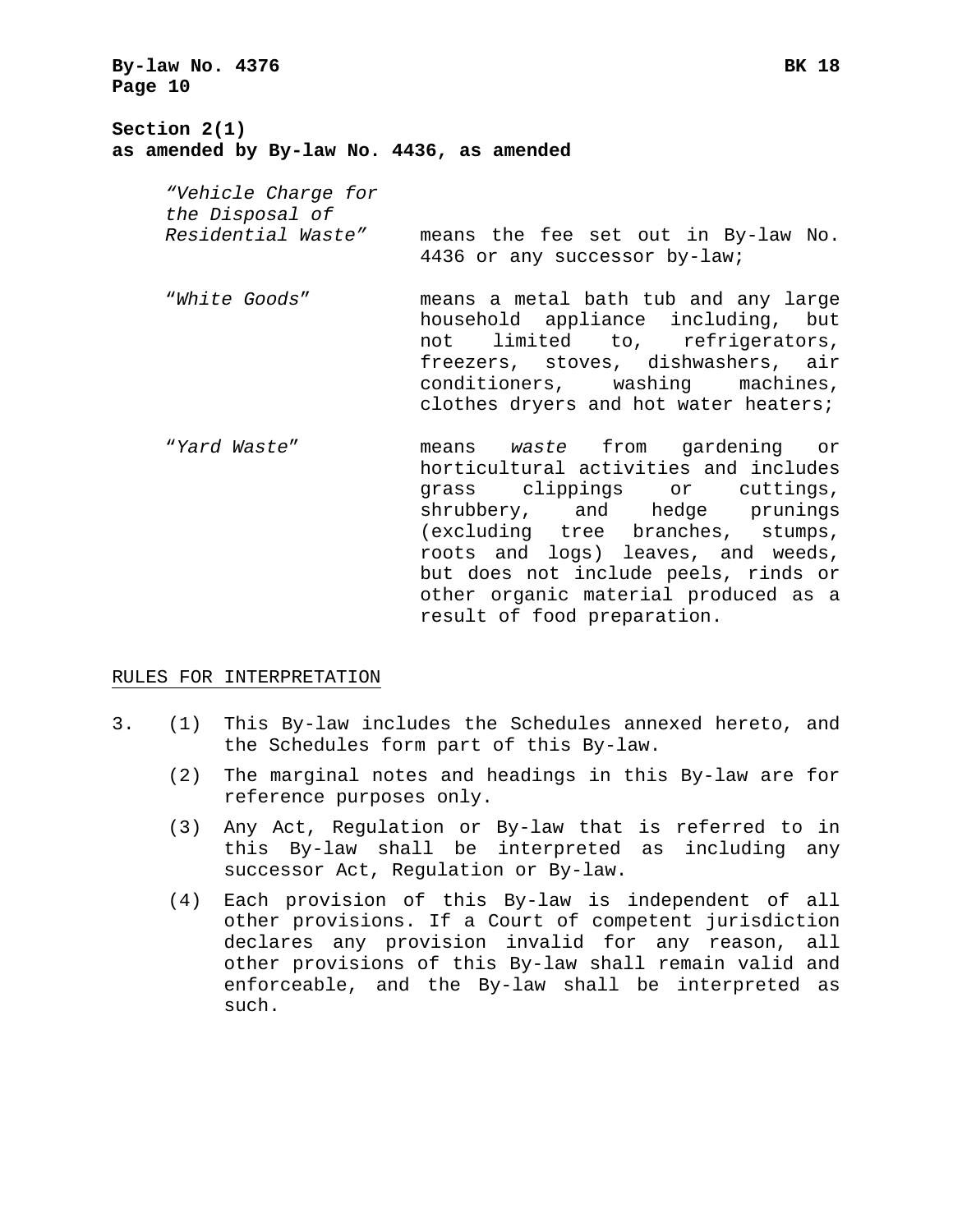(5) Nothing in this By-law shall be deemed to nullify, amend, supercede or repeal any provisions of the bylaw(s) relating to fires or the provision of emergency services, but in the event of any conflict between such by-laws and this By-law, the provisions of this By-law shall be modified only to the extent necessary to give effect to the fire or other emergency response by-law(s); however the more stringent provisions shall be followed in any event.

#### **PART 2 – ADMINISTRATION**

#### AUTHORITY OF *SENIOR ADMINISTRATIVE OFFICER*

- 4. (1) The *Senior Administrative Officer* is authorized, at his or her sole discretion, to:
	- (a) require, in order to maintain the integrity of a *solid waste site* and to otherwise determine compliance with this By-law, pre-testing to be done on, or sampling to be done of, any *solid waste* placed for collection or otherwise presented or proposed for disposal to confirm the acceptability of such solid *waste* and/or to determine its composition;
	- (b) deny the use of a *solid waste site* and/or collection services, on either a temporary or permanent basis, to any *person* who violates any of the terms of this By-law, including failing to pay the prescribed fees set out in Schedules A & B;
	- (c) evaluate and certify the acceptability for disposal of any *solid waste* not specifically dealt with in this By-law, but consistent with this By-law, upon receiving a written request by a *person* proposing to use the *Solid Waste Site*;
	- (d) specify an acceptable time schedule, and predisposal conditions for the delivery of *solid waste* that might otherwise cause undue operational difficulties at the *Solid Waste Site*;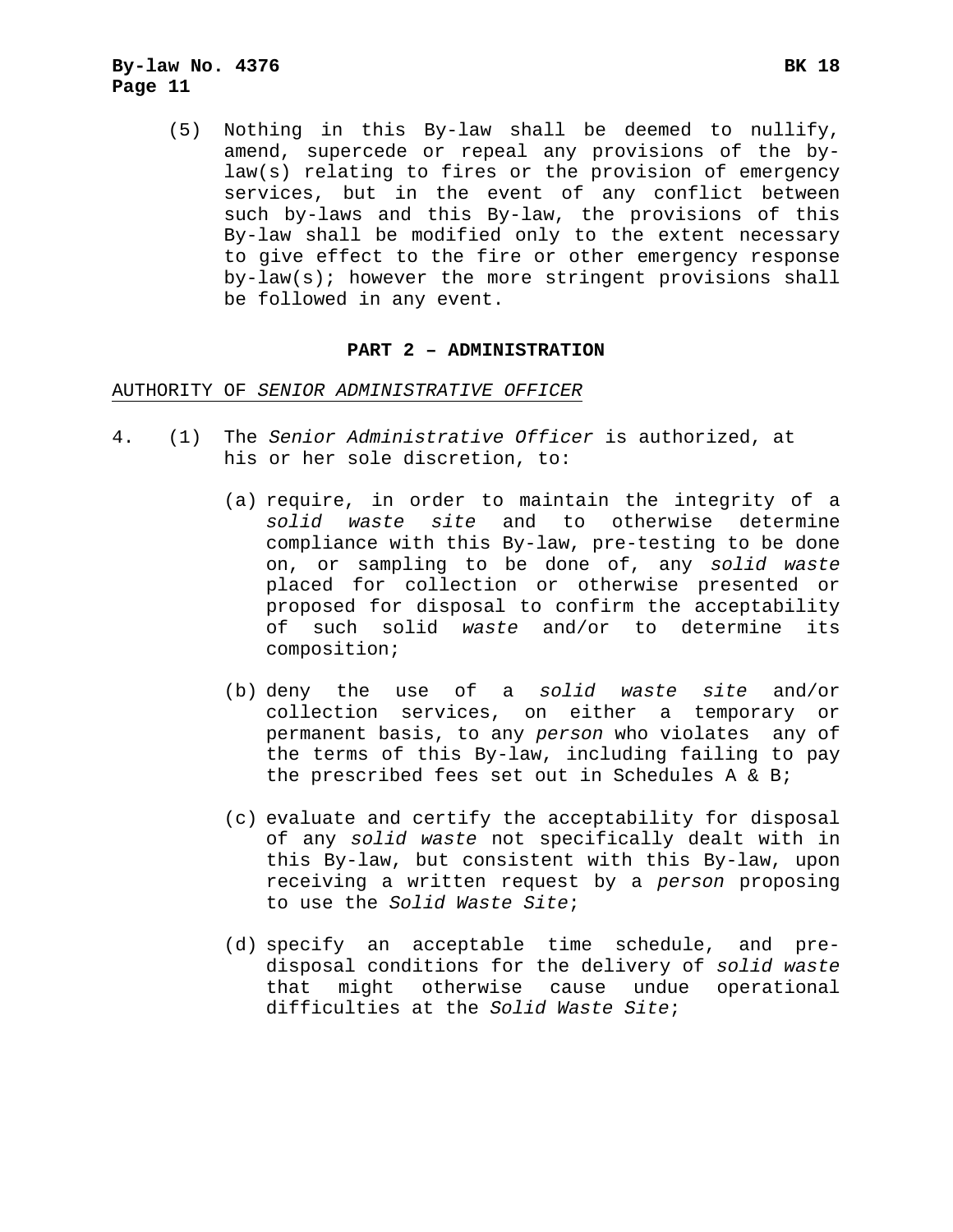- (e) reject, in order to maintain the integrity of a *solid waste site*, any *solid waste*, for any reason including, but not limited to, non-segregation of solid *waste* when such segregation is required, volume, source, contents, disposal capability of a *solid waste site* or prevailing weather;
- (f) designate materials as *recyclables,* or as *special waste;*
- (g) limit, restrict or make conditional back-yard composting when health or wildlife concerns arise;
- (h) designate a premise having five (5) or more residential units as a *single family unit* for the purposes of collection, and to designate a premise having four (4) or fewer residential units as a *multi-family unit premise* for the purposes of the orderly collection of *household waste* including the application of the *solid waste levy*;
- (i) designate a *premise* falling within the definition of a *residential premise* as a *commercial premise*, and a *commercial premise* as a *residential premise,*  for the purpose of the orderly collection of *solid waste* in the *City*;
- (j) grant approvals and permissions as set out in this By-law;
- (k) determine the time and frequency of solid waste collection;
- (l) establish specific dates from time to time when a *householder* may place specifically designated types of *special waste* for collection in a *garbage receptacle* or otherwise;
- (m) designate areas at a *solid waste site* for the placement and subsequent removal of *salvage* items, in addition to designating areas at a *solid waste site* as restricted areas that are not to be assessed by unauthorized *persons*; and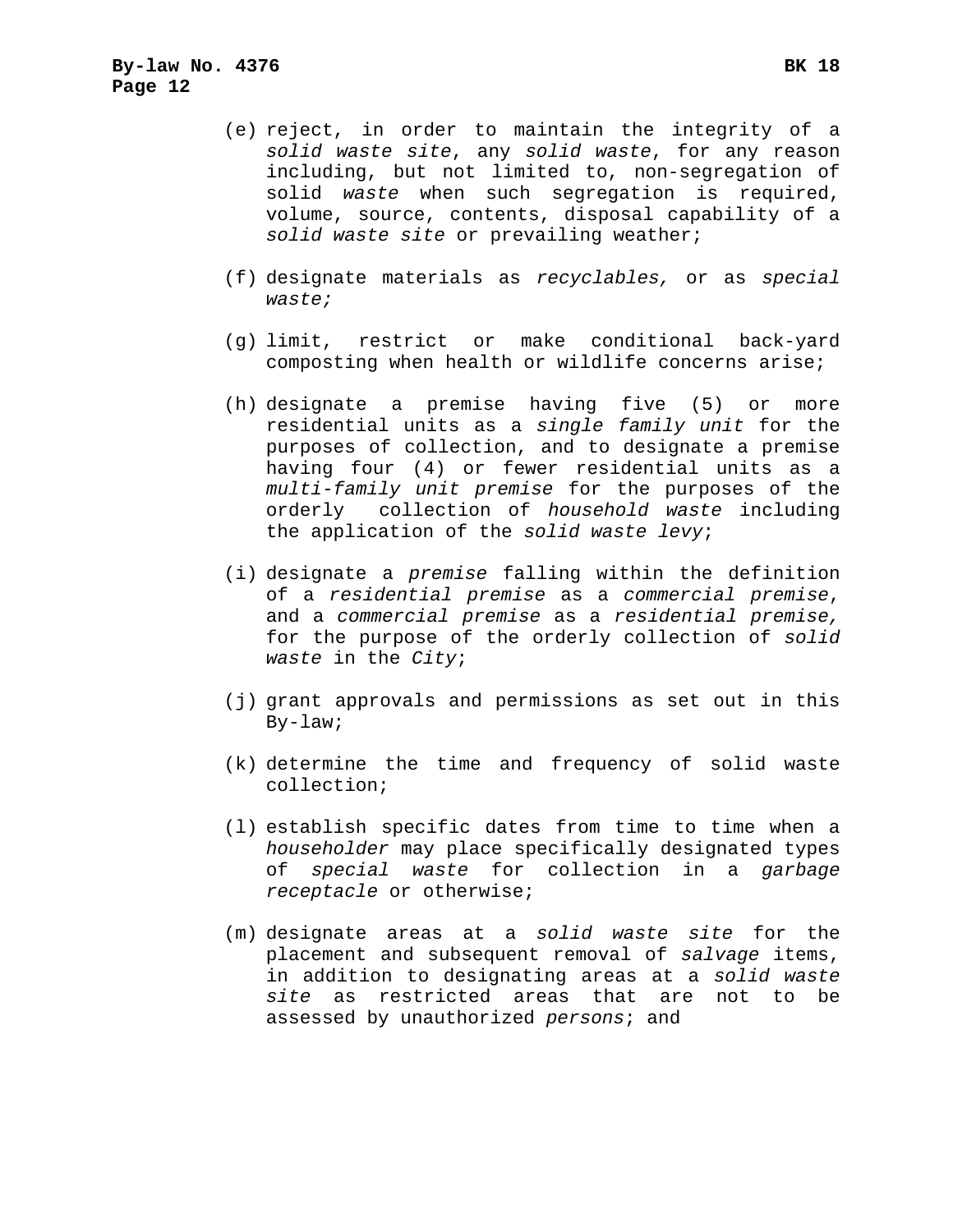#### AUTHORITY OF AN *INSPECTOR*

- 5. (1) An *Inspector* may inspect any place or thing where *solid waste* is reasonably believed to be present, including *garbage receptacles* and *container*s, and may initiate such remedial action, as deemed necessary in order to achieve compliance with the provisions of this By-law.
	- (2) An *Inspector* may issue a written order, if he or she finds that a *person* is contravening a provision of this By-law, directing the person to take any action or measure necessary to remedy the contravention and to prevent a reoccurrence of it.
	- (3) Where this By-law authorizes or requires any thing to be inspected, remedied, or done by the *City*, an *Inspector* may, after giving reasonable notice to the *householder* or *owner* of the land, vehicle or structure affected:
		- (a) enter the land, vehicle or structure at any reasonable time, and carry out the inspection, remedy, enforcement or action authorized or required by this By-law;
		- (b) require anything to be produced to assist in the inspection, remedy, enforcement or action; and
		- (c) make copies of anything related to the inspection, remedy, enforcement or action.
	- (4) The *Inspector* shall, on request, display or produce identification showing that he or she is authorized to make entry.
	- (5) The *Inspector* authorized to perform a task under subsection (3) need not give reasonable notice and may enter at any hour and perform a task referred to in sub-section (3) without the consent of the *householder*  or *owner*, if the *Inspector* or *Council* is of the opinion that: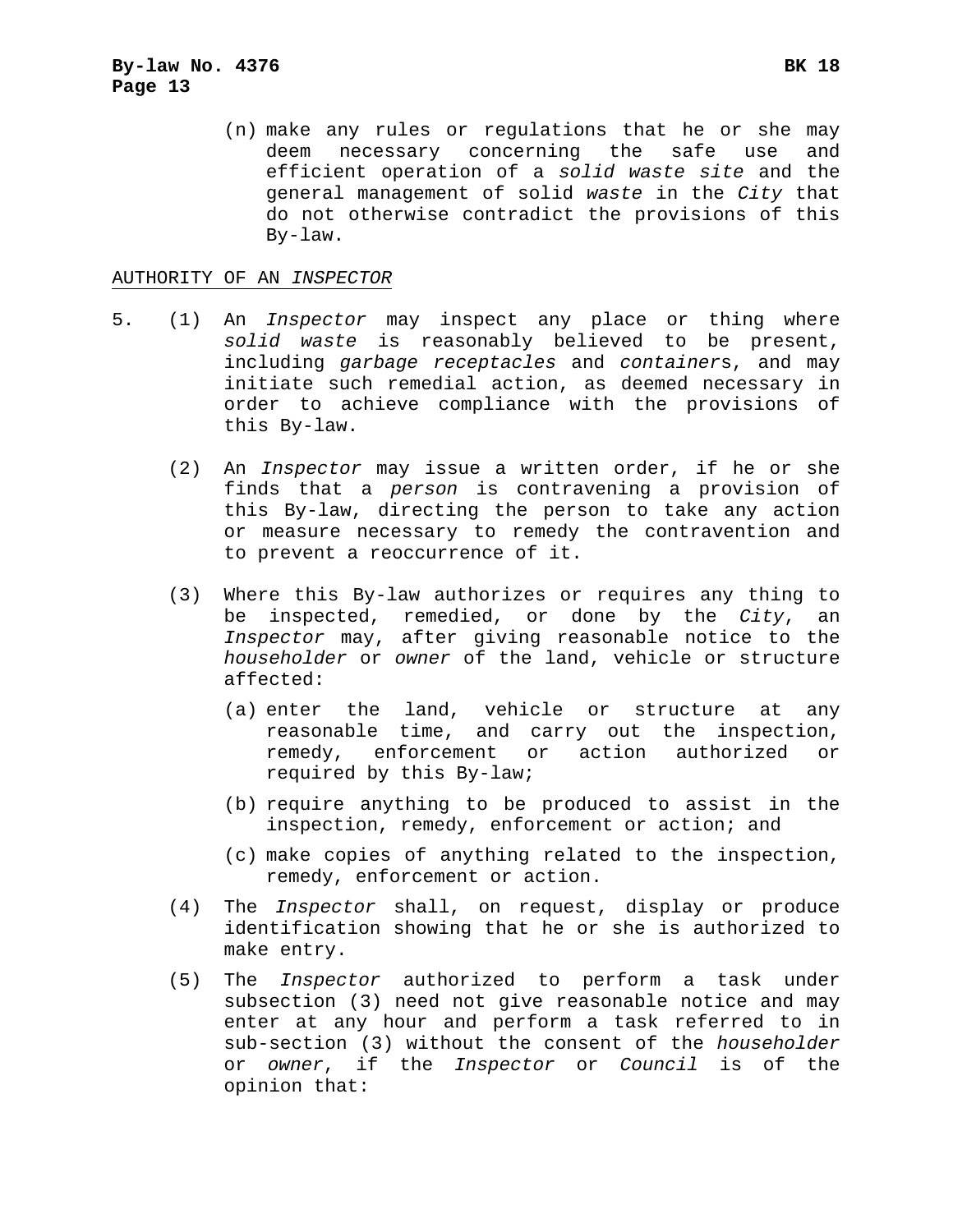- (a) there is imminent danger to public health or safety; or
- (b) the action is warranted by extraordinary circumstances.

#### CHARGING BACK REMEDIAL COSTS

- 6. (1) Where the *householder* or *owner* of any building or *premises* who has been ordered by an *Inspector* to remedy any condition that is contrary to this By-law, and fails to comply with the order within the time specified therein, the *City* may remedy the breach and the *householder or owner* shall be liable for the costs associated with the correction thereof.
	- (2) Further to subsection (1), all expenses and costs incurred by the *City* in remedying the condition are a debt owing to the City by the *person* that contravened this By-law and may be recovered from the *person* in default by civil action for debt, or by charging it against the real property of which the *person* is the assessed owner in the same manner as arrears of property taxes under the Property Assessment and Taxation Act*;* and lastly they shall be in addition to, and not a substitute for, any fines or penalties to which the *person* may be subject under this By-law.

#### APPEALS

- 7. (1) Any *person* served with an order made pursuant to section 5 of this By-law, may appeal the decision to *Council* within fourteen (14) days of the date of such order and the decision of *Council* on such an appeal shall be final subject only to any applicable provision of the *Cities, Towns and Villages Act*.
	- (2) An appeal made under sub-section (1) shall:
		- (a) be in writing, stating the reasons for the appeal;
		- (b) be delivered to the City Clerk; and
		- (c) be heard by *Council* at a regular or special *Council* meeting within twenty-one (21) days from the date it is received.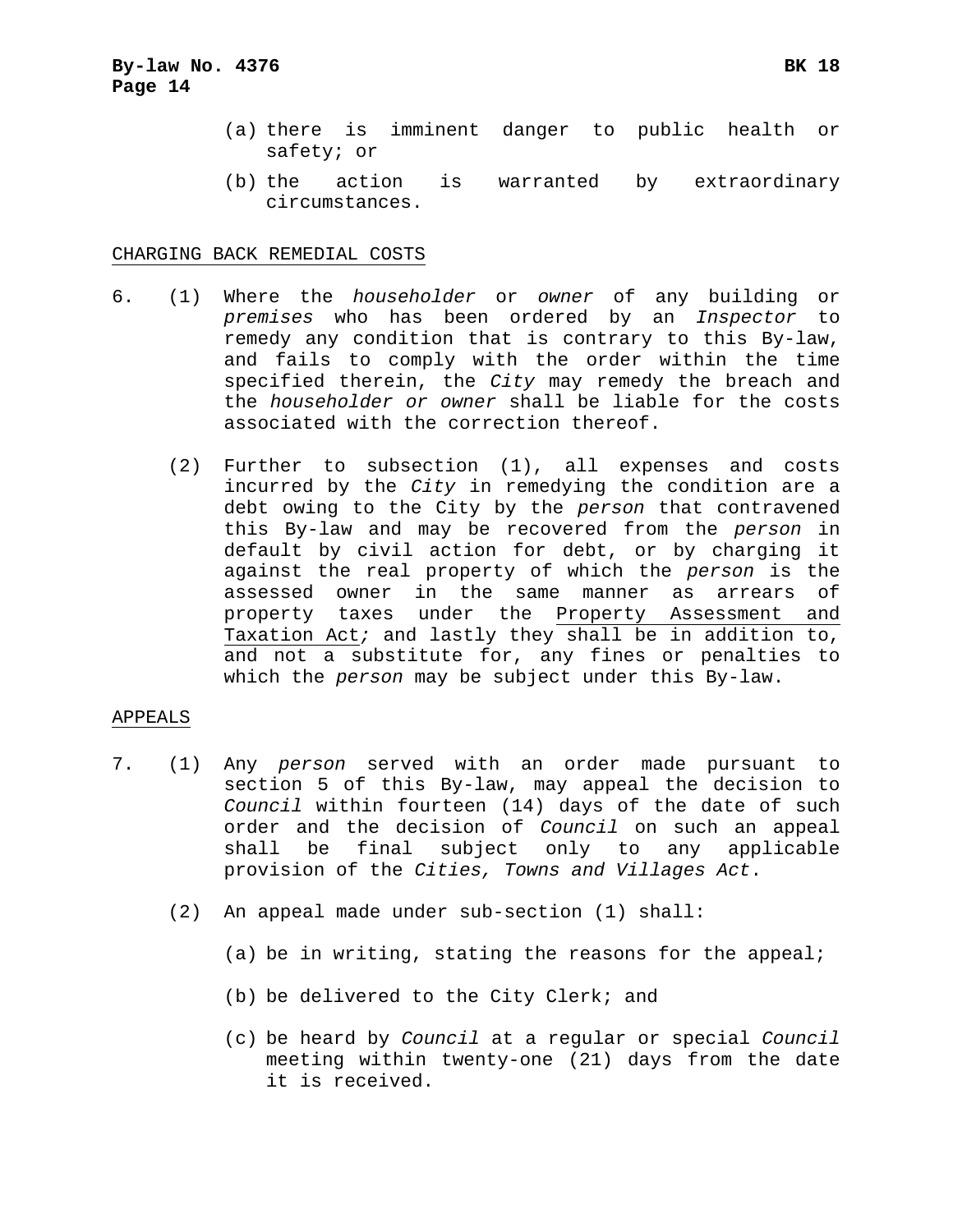## **By-law No. 4376 BK 18 Page 15**

- (3) Where *Council* or the *Senior Administrative Officer* is of the opinion that there is imminent danger to public health or safety, they may:
	- (a) specify a shorter appeal period, or
	- (b) initiate action prior to the appeal being heard by *Council*.
- (4) When hearing an appeal, *Council* may dismiss, uphold or vary the decision of the *Inspector*.
- (5) Subject to subsection (3), no action on an order shall be taken until:
	- (a) the period for commencing an appeal has expired and no appeal has been made, or
	- (b) *Council* has dismissed an appeal.

## AUTHORITY OF A *SOLID WASTE CONTRACTOR*

- 8. (1) The *Solid Waste Contractor*, or its employees or agents, has the authority to:
	- (a) determine, for the purposes of collection:
		- (i) whether a *garbage receptacle* meets the criteria established in section 10(11), and
		- (ii) whether the *garbage receptacle limit* has been exceeded;
	- (b) inspect waste from *residential* and *commercial premises* placed for collection to determine if it contains *special waste;* and
	- (c) refuse to collect *solid waste* that:
		- (i) it reasonably believes to be or contain *special waste,* or
		- (ii) is *household waste* set out for collection in a *garbage receptacle* or a *garbage bag* that is required to have a *tag* attached to it and does not.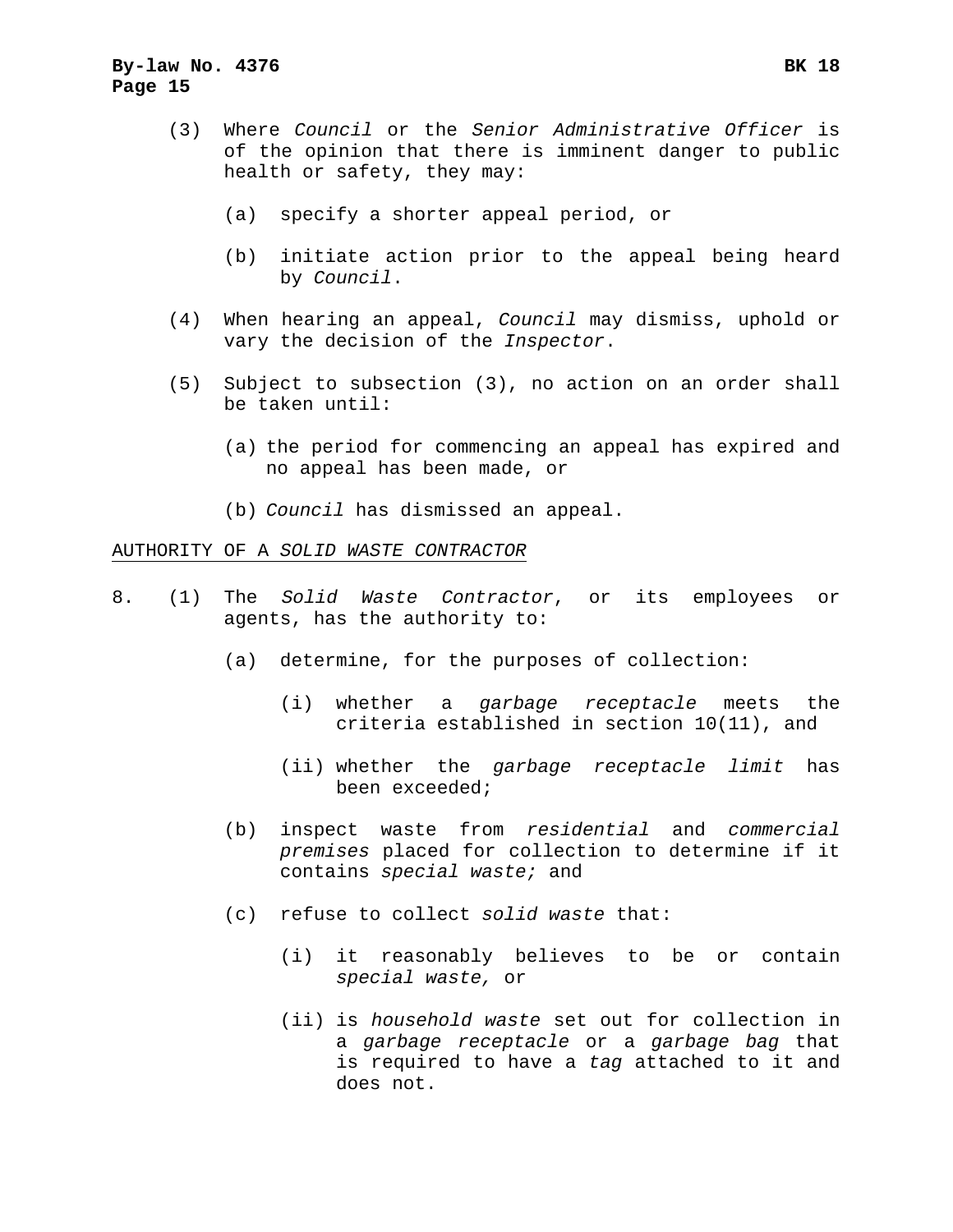## **PART 3 – HOUSEHOLD AND COMMERCIAL WASTE COLLECTION, STORAGE, DISPOSAL & FEES**

#### *HOUSEHOLD* AND *COMMERCIAL WASTE* COLLECTION

#### **Contracting**

9. (1) The *City* may contract with any *person* and may grant an exclusive or non-exclusive right to any *person* or *persons* for the collection, removal, disposal and recycling of all or a portion of its *solid waste* on any terms and conditions that it deems to be proper and expedient, and that *person* or *persons* shall be the *City's Solid Waste Contractor(s).*

#### **Section 9(2)**

### **as amended by By-law No. 4436, as amended**

#### **Private Collection Contracts**

- (2) Subject to subsection (3) any *person* may, at their own expense, choose to deliver and dispose of their own *household waste* or *commercial waste* at a *solid waste site* during normal hours of operation; however doing so does not exempt that *person* from paying the *solid waste levy* set out in By-law No. 4436 or any successor by-law where applicable and/or other applicable tipping or other fees set out in By-law No. 4436 or any successor by-law.
- (3) No *person* other than the *Solid Waste Contractor shall* directly or indirectly remove, collect and/or dispose of *household waste* or *commercial waste* within the *City* on behalf of any *owner* of a *multi-family unit* or *commercial premise* for compensation unless approved by the *Senior Administrative Officer.*
- (4) Nothing in this By-law prohibits any *person* from collecting and disposing of *special waste* or *recyclables* for compensation.

#### **General Provisions Applicable to** *Household* **and** *Commercial Waste*

 (5) No *person* shall dispose of or place for collection *household* or *commercial waste* that has not been strained to eliminate excess liquids, and such strained *household* or *commercial waste* shall be placed in a *garbage bag* that completely encloses the contents and prevents any leakage or spillage.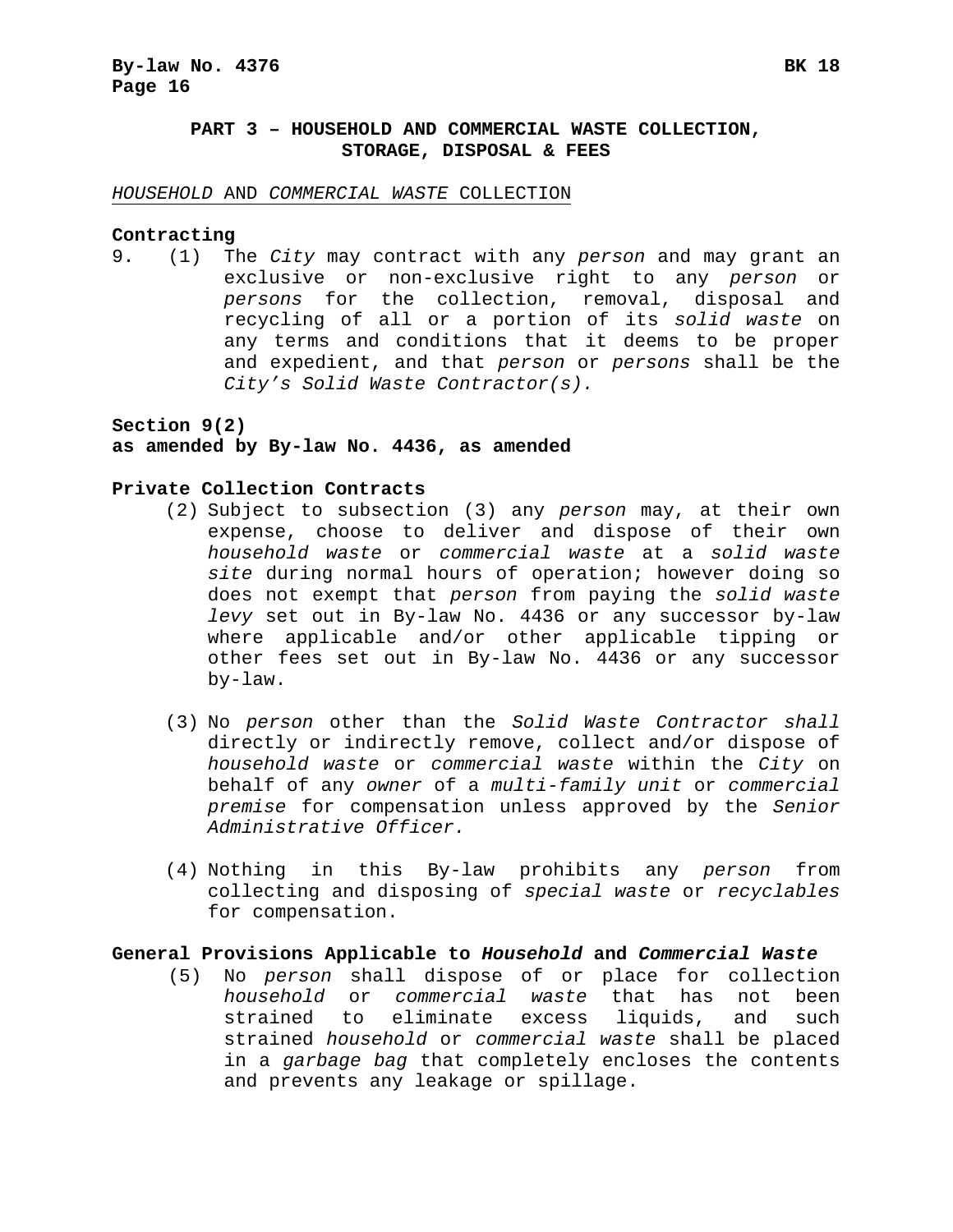- (6) On collection days and prior to collection, every *garbage receptacle* or *container* shall be made readily accessible from, and immediately adjacent to the lane adjoining the property from which it is to be collected and in the absence of such a lane, it shall be made readily accessible from within three (3) meters of the street adjoining such property.
- (7) On collection days every *garbage receptacle* or *container* shall be kept at either ground level or at a height of not more than one (1) meter above ground level.
- (8) Every person shall, immediately upon discovery or otherwise within twelve (12) hours of it occurring, clean-up and dispose of any *household* or *commercial waste* or other *solid waste* scattered or spilled by animals or whatever other means.
- (9) The *City* will not be responsible for damage to *garbage receptacle*s or *containers*.
- (10) The *City* will not be responsible for any damage to roads or infrastructure on a private site resulting from the operation of solid *waste* collection vehicles during *solid waste* collection activity at that private site.
- (11) Where *household waste* is placed in a receptacle other than a *garbage receptacle* or a *garbage bag,* the receptacle is deemed to be *solid waste* and may be collected as such.

**Section 9(12)(a)** 

**as amended by By-law No. 4436, as amended** 

**Provisions specific to** *Household Waste* **from** *Single Family Unit Premises* 

 (12) (a) Effective January 1, 2006 a *tag* purchased for the fee prescribed in By-law No. 4436 or any successor by-law shall be affixed to residential *garbage receptacles* or *garbage bags* placed by a *householder* for collection by the *Solid Waste Contractor* in excess of the *garbage receptacle limit*.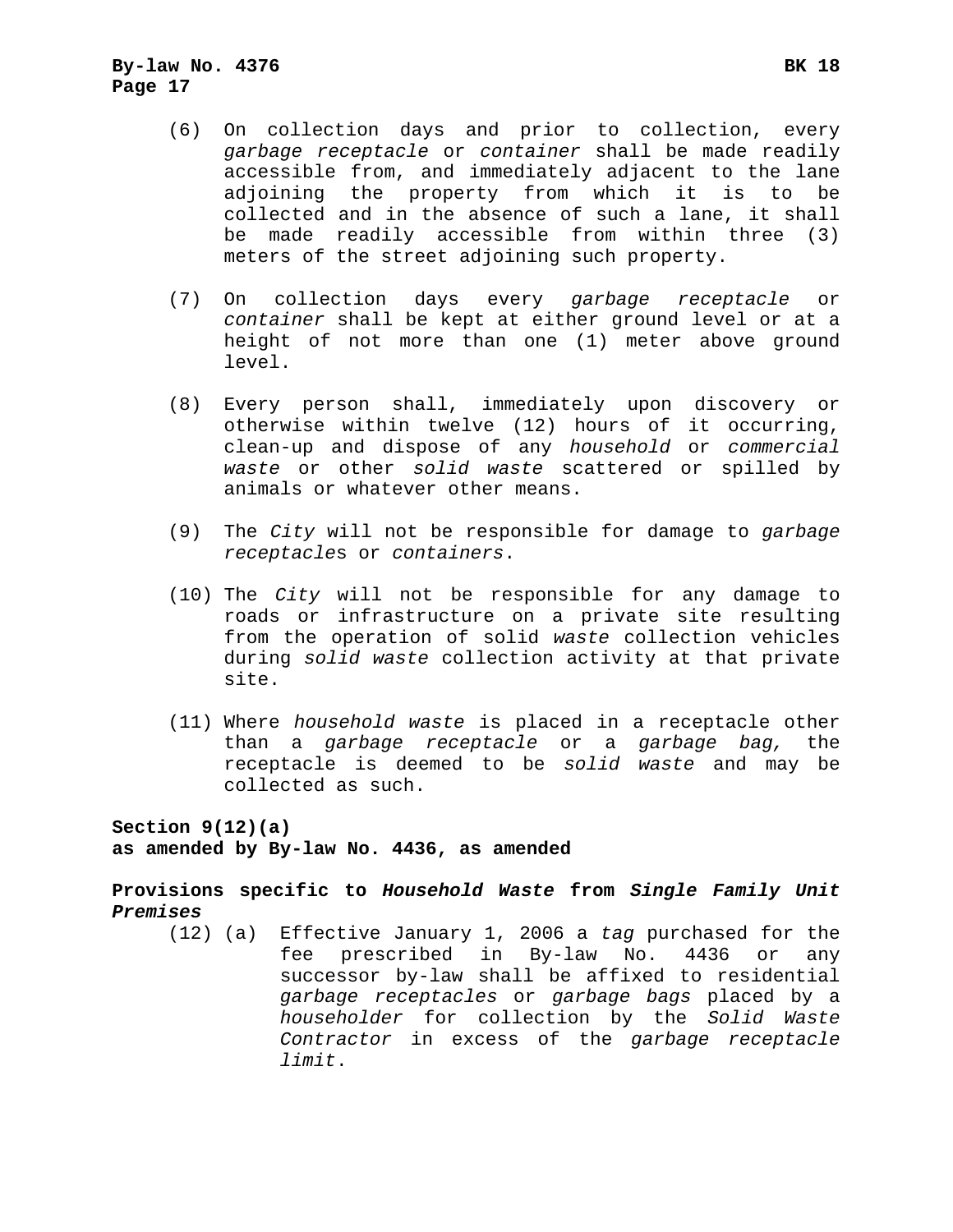- (b) Any residential g*arbage receptacles* and/or *garbage bags* placed by a *householder* for collection in a *garbage receptacle* in excess of the *garbage receptacle limit* will remain uncollected until a *tag* is placed on it.
- (13) No *person* shall place a portable *garbage receptacle* at any front yard or curbside collection location before 6:00 pm on the day prior to the scheduled collection day.
- (14) Every *person* who wishes to have their *household waste* collected shall place it for collection in the appropriate location no later than 7:00 a.m. on the scheduled collection day.
- (15) No *person* shall leave emptied portable *garbage receptacles,* or *solid waste* that has not been collected for any reason, at a front yard or curbside collection location later than noon of the day following collection.

## **Provision specific to** *Household Waste* **from** *Multi-Family Unit Premises,* **and** *Commercial Waste* **from** *Commercial Premises*

- (16) All *owners* of *multi-family unit premises* and *commercial premises* shall ensure that adequate arrangements for the timely removal and disposal of those types of *solid waste* are maintained at all times.
- (17) All *owners* of *multi-family unit premises* and *commercial premises* shall ensure that collection occurs at least every two (2) weeks if food product comprises a portion of the *household* or *commercial waste* to be collected.

#### *GARBAGE RECEPTACLES* & *CONTAINERS*

10. (1) Every *householder* and *owner* shall provide, maintain and keep in good order, repair, safe and operable condition, sufficient *garbage receptacles* or *containers* for all *household waste* or *commercial waste* generated upon the *premises* owned or managed by them; and shall only deposit *household waste* or *commercial waste* in the *garbage receptacles* or *containers*  respectively and not in any other place.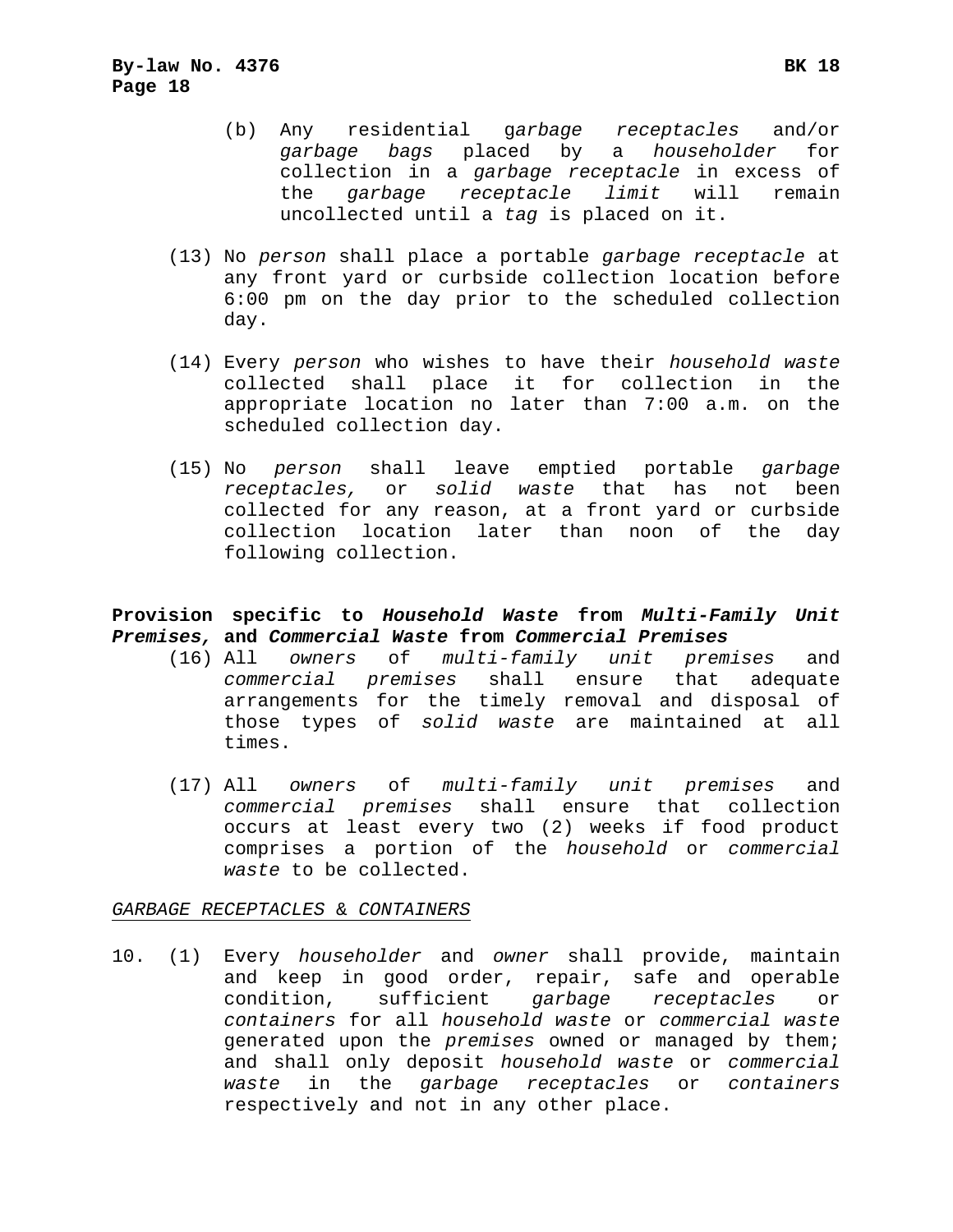- (2) Every *occupant* of *commercial premises* or *multi-family unit premises* shall dispose of their *commercial waste*  or *household waste* in the container provided by the owner for that purpose.
- (3) Every *owner* of *commercial premises* or *multi-family unit residential premises* shall provide sufficient *containers* for all *household waste* or *commercial waste* generated upon the *premises* owned or managed by them.
- (4) *Recyclables* may be disposed of in a bin approved for this use by the *Senior Administrative Officer.*
- (5) No *person* shall, directly or indirectly, place or permit any *person* to place the following types of restricted *solid waste* in their *garbage receptacle* or *container,* or in any other place except in accordance with this By-law:
	- (a) hot ashes or burning matter;
	- (b) *waste* liquids or unwrapped wet *household* or *commercial waste*;
	- (c) sharp objects such as broken glass, nails, knives, metal or wood splinters;
	- (d) individual items, other than *construction waste*  segregated in a container, that are longer than 1.2 metres (4 feet) in any dimension;
	- (e) *biomedical waste;*
	- (f) *special waste;*
	- (g) *general medical waste,* unless it is securely contained in a *garbage bag;* and
	- (h) *waste* that is otherwise unsafe for the *Solid Waste Contractor* to access or handle.
- (6) Notwithstanding section 10(1), a *householder* may place specifically designated types of *special waste* for collection when such an opportunity is advertised, subject to compliance with any conditions in the advertisement.
- (7) Every *garbage receptacle* and/or *container* shall be kept within the boundaries of the parcel of lands on which the premises that it is provided for are situated.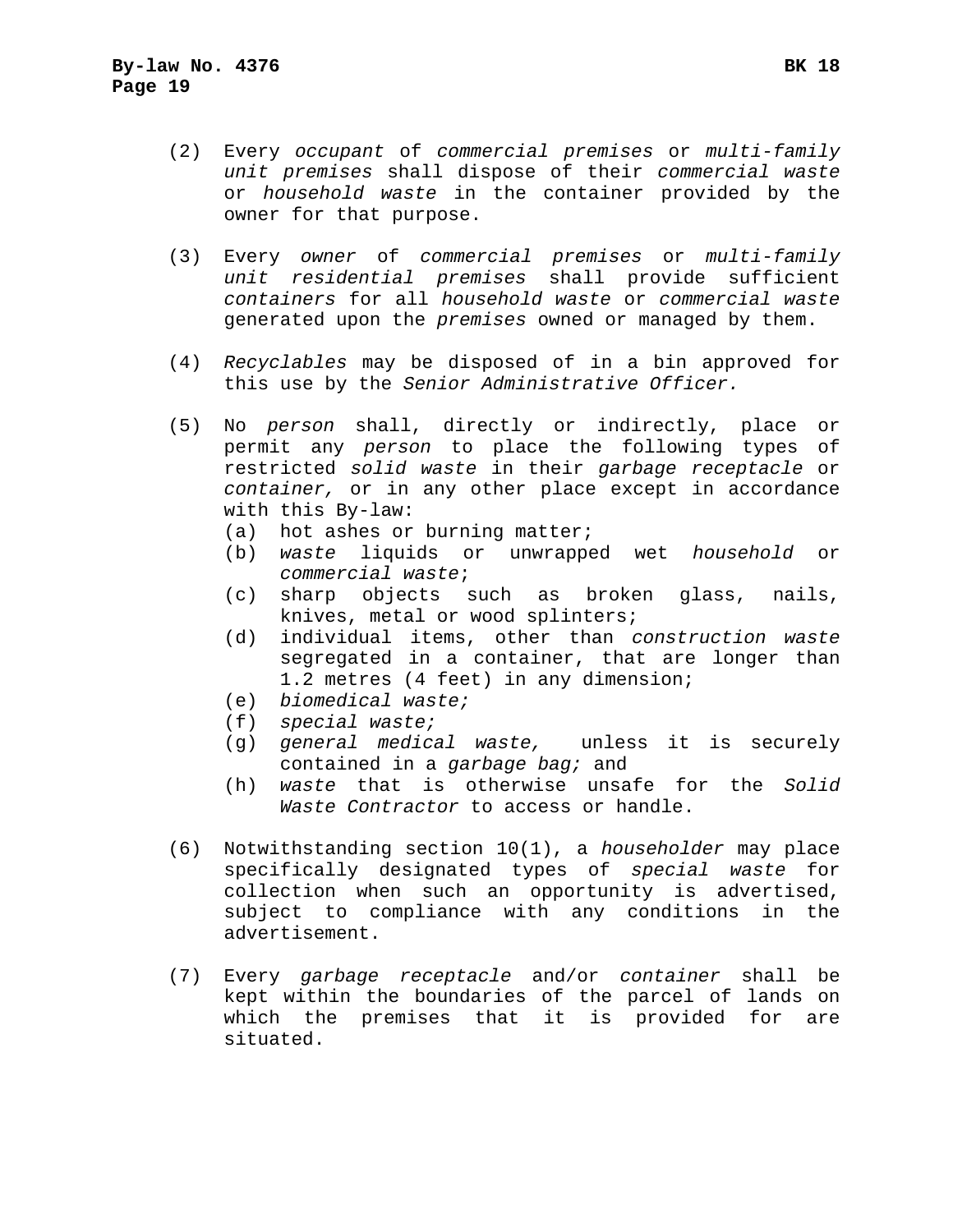- (8) *Garbage receptacles* and *containers* shall be stored and maintained so as to not provide harborage for rodents or other animals in or near them. *Garbage receptacles*  shall also be placed and kept in an upright condition so as to not be easily toppled and in such a manner that will prevent animals from breaking bags and/or scattering the contents.
- (9) Every *householder* and *owner* providing, maintaining or keeping a *garbage receptacle* or *container* required pursuant to section 10(1), shall provide a closefitting and otherwise good and sufficient cover for such *garbage receptacle* or *container* that is capable of keeping out animals and insects and shall keep such cover secured over the opening except when it is being filled or emptied.
- (10) No *person* shall fill or permit to be filled, any *garbage receptacle* or *container* to the point where the lid or cover cannot be properly secured.
- (11) (a) Notwithstanding any other provisions of this Bylaw, a *garbage receptacle s*hall be sufficiently strong to hold the weight of *household waste*  contained therein without breaking, have handles for lifting, be constructed of sturdy water-tight material, be loaded to allow for easy and safe removal of the contents by the *Solid Waste Contractor*, be kept both clean and reasonably free of odour; and shall not exceed:
	- i) 25 kilograms (55 pounds) in weight when full; and
	- (i) subject to subsection (b), a maximum volume of no more than 77 litres.
	- (b) A *householder* or *owner* may use a *garbage receptacle* with a volume greater than 77 litres if the *household waste* in it is securely and completely packaged in tied 77 litre *garbage bags*  and the *garbage bags* can be easily removed without lifting the *garbage receptacle.*
- (12) No *householder* or *owner* shall permit *waste* to unduly accumulate on their premises.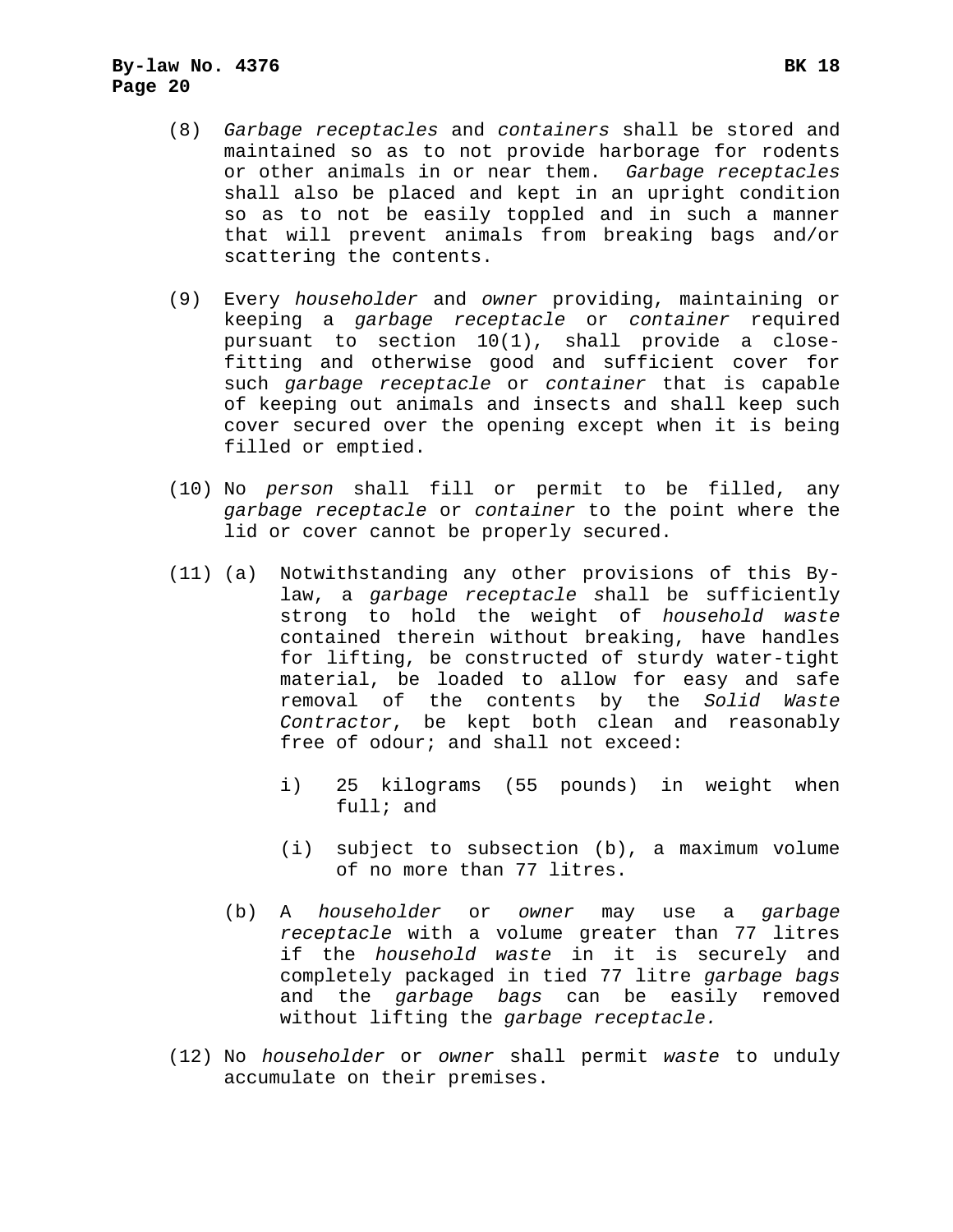(13) When any *garbage receptacle* or *container* has been condemned by an *Inspector* and written notice to that effect has been given to the *householder* or *owner*, the condemned *garbage receptacle* or *container* shall be removed and disposed of by the *householder* or *owner* and if this is not done by him or her, the *Solid Waste Contractor* may do so at the direction of the *Senior Administrative Officer* and any costs associated with the removal may be charged back against the *householder* or *owner* that failed to effect the removal in a manner consistent with section 6.

#### *SPECIAL WASTE*

**Section 11(1)** 

#### **as amended by By-law No. 4436, as amended**

#### **Segregation and Disposal**

11. (1) Every *person* shall segregate *special waste* by like type and dispose of it in accordance with the terms and provisions of this By-law, and pay the fees set out in By-law No. 4436 or any successor by-law applicable to *special waste*.

#### *Yard Waste*

 (2) Every *person* generating *yard waste* shall either compost it on their *premises* or shall dispose of it at a *solid waste site* in the area designated for its disposal.

**Section 11(3)** 

**as amended by By-law No. 4436, as amended** 

#### *Hazardous Waste*

 (3) No *hazardous waste* other than the types listed with specific *tipping fees* as set out in By-law No. 4436 or any successor by-law from *commercial premises* will be accepted at a *solid waste site* without the prior written permission of the *Senior Administrative Officer.*

#### *Biomedical Waste*

 (4) No *biomedical waste* will be accepted at the *Solid Waste Site*.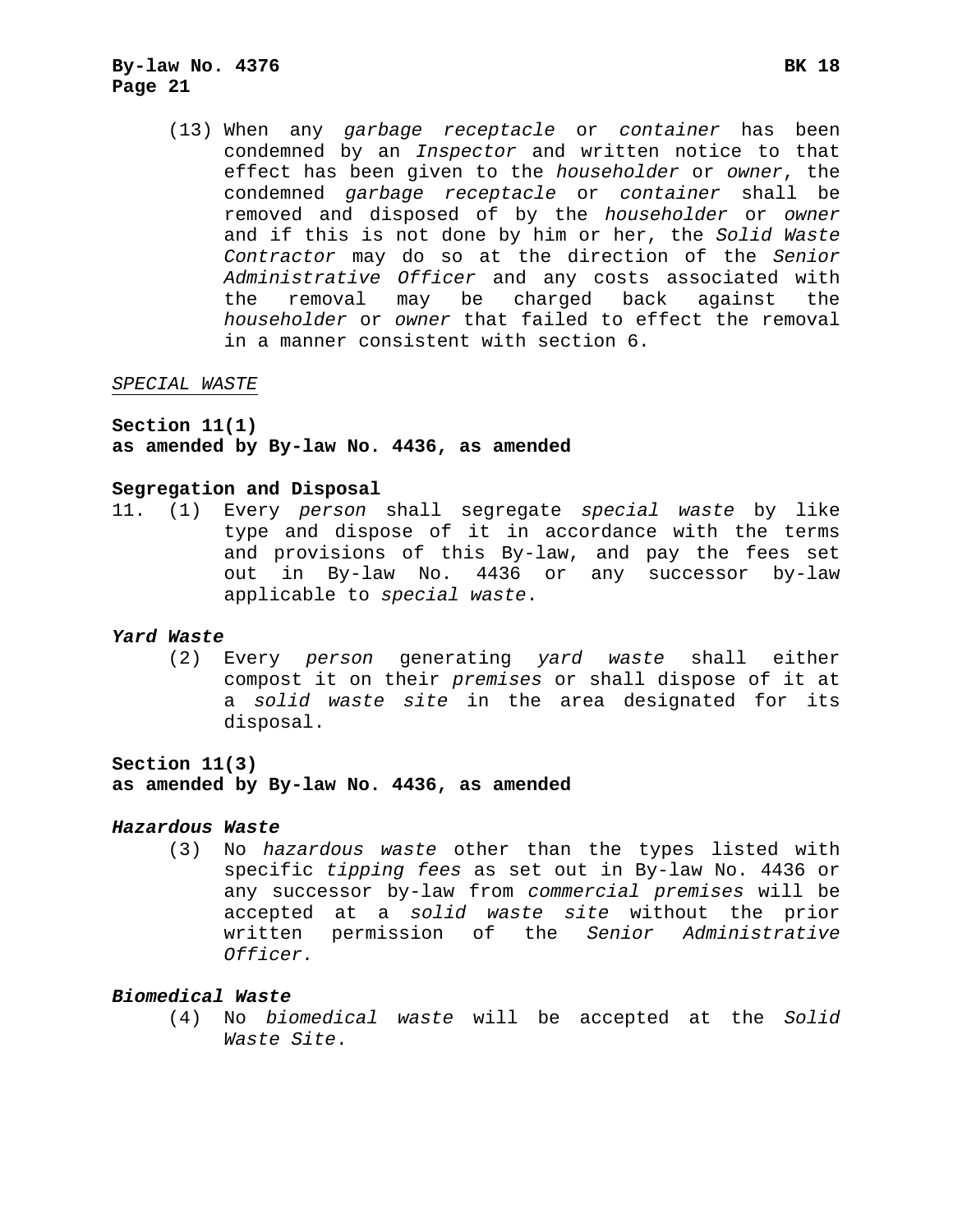#### *Construction Waste*

- (5) Any *person* carrying out the construction, alteration or demolition of a property or *premise* shall:
	- (a) remove from any portion of the street and from any other public place, adjacent to such work, all earth, rock, or *construction waste* that have been deposited thereon;
	- (b) maintain sufficient *garbage receptacles* or other approved *containers* on the construction site, and deposit all *construction waste* into them; and
	- (c) prevent *construction waste* from blowing onto other property.
- (6) *Construction waste* materials shall be separated by like type, in order to be deposited in specific locations within the *Solid Waste Site*.
- (7) *Construction waste*, such as asbestos or other *hazardous waste* originating from construction sites shall only be disposed of in accordance with the provisions of this By-law.

#### *Animal Waste*

 (8) No *animal waste* will be accepted at the *Solid Waste Site*; and it shall be disposed of at the *City* facility designated for its disposal by the *Senior Administrative Officer.*

### LITTER

- 12. (1) No *person* shall litter by depositing, disposing of, or leaving *solid waste* on *public lands* or on private lands within the *City*.
	- (2) *Litter receptacles* shall only be used for the disposal of litter, and not *household waste*, *commercial waste*, or *special waste*.
	- (3) No unauthorized *person* shall damage or remove a *litter receptacle*.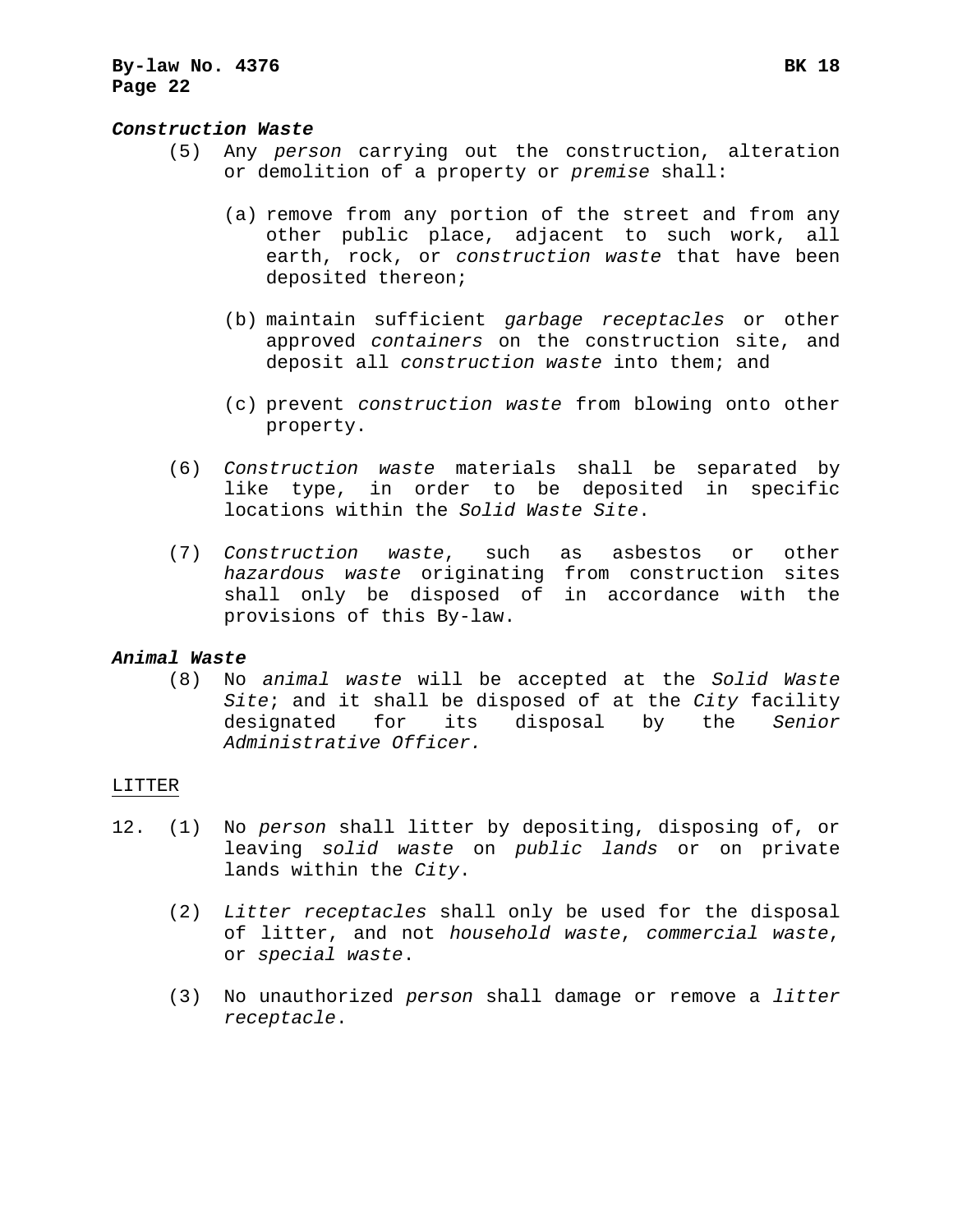- (4) (a) Any *person* who directly or indirectly sponsors public events on *public lands* or waters shall:
	- (i) provide *litter receptacles* within the event confines at the minimum ratio of one (1) – 77 litre capacity *litter receptacle* or an equivalent for every fifty (50) people in attendance;
	- (ii) have the contents of the *litter receptacles*  removed and/or collected as often as required so as to comply with the provisions of this By-law, but in any event no less than once per day;
	- (iii) have all the *litter* within the site collected as soon as is practicable once the event has ended, but in any instance no longer than four (4) hours after the event has ended; and
	- (iv) contain and collect any and all litter both on the site and blowing off the site.
	- (b) Failure to comply with subsection (4)(a) is an offence and in addition to any fine imposed may result in the offender being denied the opportunity of sponsoring a similar event in the future, which decision shall be made by the *Senior Administrative Officer*.
- (5) (a) The *owner* of:
	- (i) a convenience store, a fast food restaurant, a drive-through restaurant, a school, or a gas station,
	- (ii) any retail outlets in excess of 5000 square feet, and
	- (iii) any other *commercial premises* that the *Senior Administrative Officer* has directed in writing to maintain *litter receptacles*  on the basis that the activities on the *commercial premises* are likely to generate litter;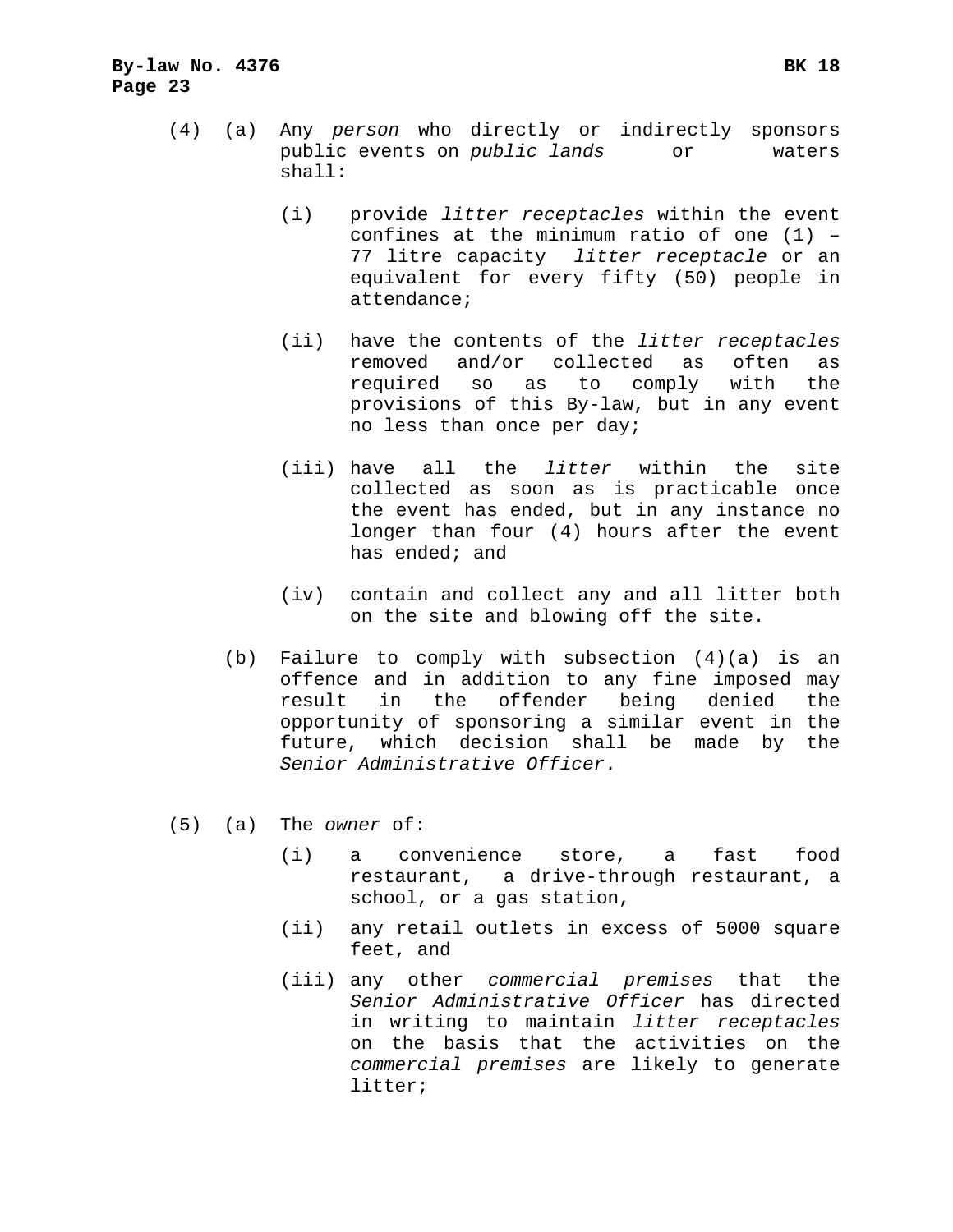shall ensure that there are sufficient *litter receptacles* on the *premises* and shall further ensure that they are:

- (i) maintained in good condition;
- (ii) weighted or anchored so they cannot be inadvertently overturned;
- (iii) of suitable size and at sufficient locations to discourage litter; and
- (iv) emptied into a *container* when full.

#### *RECYCLABLES* AND *RECYCLING DEPOTS*

- 13. (1) An occupant may deposit *recyclables* in the designated collection areas at a *solid waste site* during the normal hours of operation. Alternatively, a *householder* may deposit recyclable materials at any time in designated *recycling depots* placed at various locations within the *City.* 
	- (2) No *person* other than an occupant of a *residential premise* may deposit *recyclables* in a designated *City recycling depot*. *Recyclables* from a *commercial premise* may be deposited at a *solid waste site* in a designated area other than a *recycling depot* upon payment of the applicable fee as set out in Schedule "A".
	- (3) *Recyclables* that are deposited at a *recycling depot* shall be separated and disposed of as directed by the *Senior Administrative Officer*.
	- (4) No *person* shall dispose of any materials in *recycling depots* other than those items for which the *recycling depot* is clearly identified.
	- (5) No *person* shall enter or access a *recycling depot* or the designated area for *recyclables* at a *solid waste site* for an improper purpose including, but not limited to salvaging, scattering, searching through, or burning *recyclables* or other *solid waste*.

#### *SOLID WASTE SITE*

**Authority of** *Solid Waste Facility Attendants*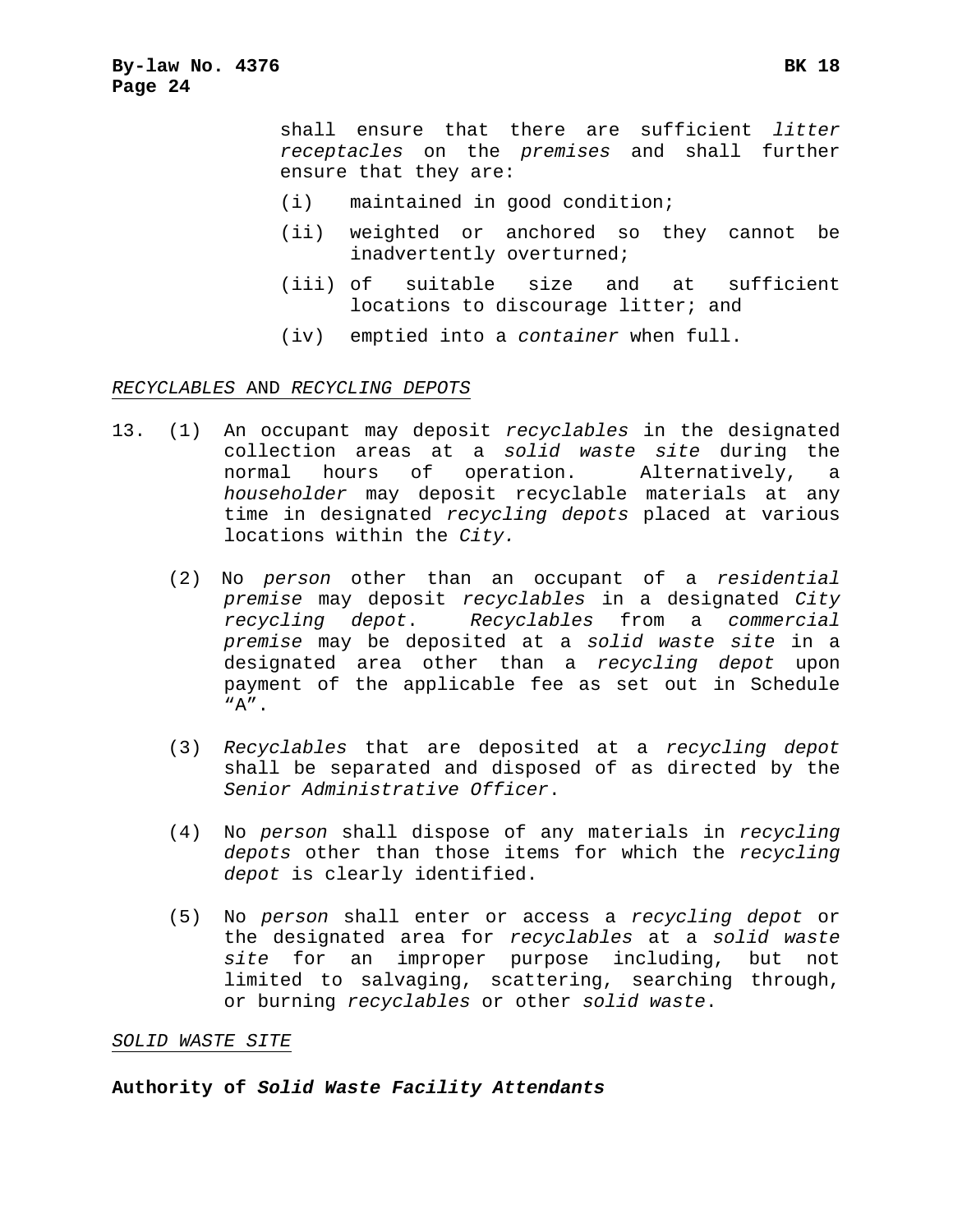- 14. (1) The *solid waste facility attendants* that are present at a *solid waste site* at any time are deemed to be the designates of the *Senior Administrative Officer* for the purposes of the supervision and control of the *Solid Waste Site*, including conducting inspections and providing directions.
	- (2) Every *person* utilizing a *solid waste site* shall obey all signs, posted regulations and directions of the *solid waste facility attendants.*
	- (3) Every *person* seeking to enter the area of a *solid waste site* beyond the scale shall, upon request to do so by a *solid waste facility attendant*, declare the type or types of solid *waste* that constitute their load for disposal.
	- (4) A *solid waste facility attendant* may inspect any vehicle and/or load arriving at a *solid waste site* for the purpose of ensuring compliance with the provisions of this By-law and such inspection can include automated radiation detection, visual and manual inspection, use of hand held test instruments and the taking of samples for the purpose of laboratory or other further inspection.
	- (5) When a load is selected for inspection the vehicle operator shall either comply with the directions of a *solid waste facility attendant* or shall immediately remove the load from the *Solid Waste Site*.
	- (6) A *solid waste facility attendant* may instruct a vehicle operator to deposit the load in a designated holding area, may request information regarding the nature and the source of the load, and may request that the vehicle operator sign a statement confirming the accuracy of the information given.
	- (7) Where a *solid waste facility attendant* or an *Inspector*  determines through inspection and testing that a load of solid *waste* is unsuitable for acceptance at the *Solid Waste Site,* he or she shall inform the vehicle operator or other appropriate *person* of the results and that *person* shall, as soon as it is practicable to do so, transport the load from a *solid waste site* to another *solid waste* processing site that is licensed and otherwise able to accept it.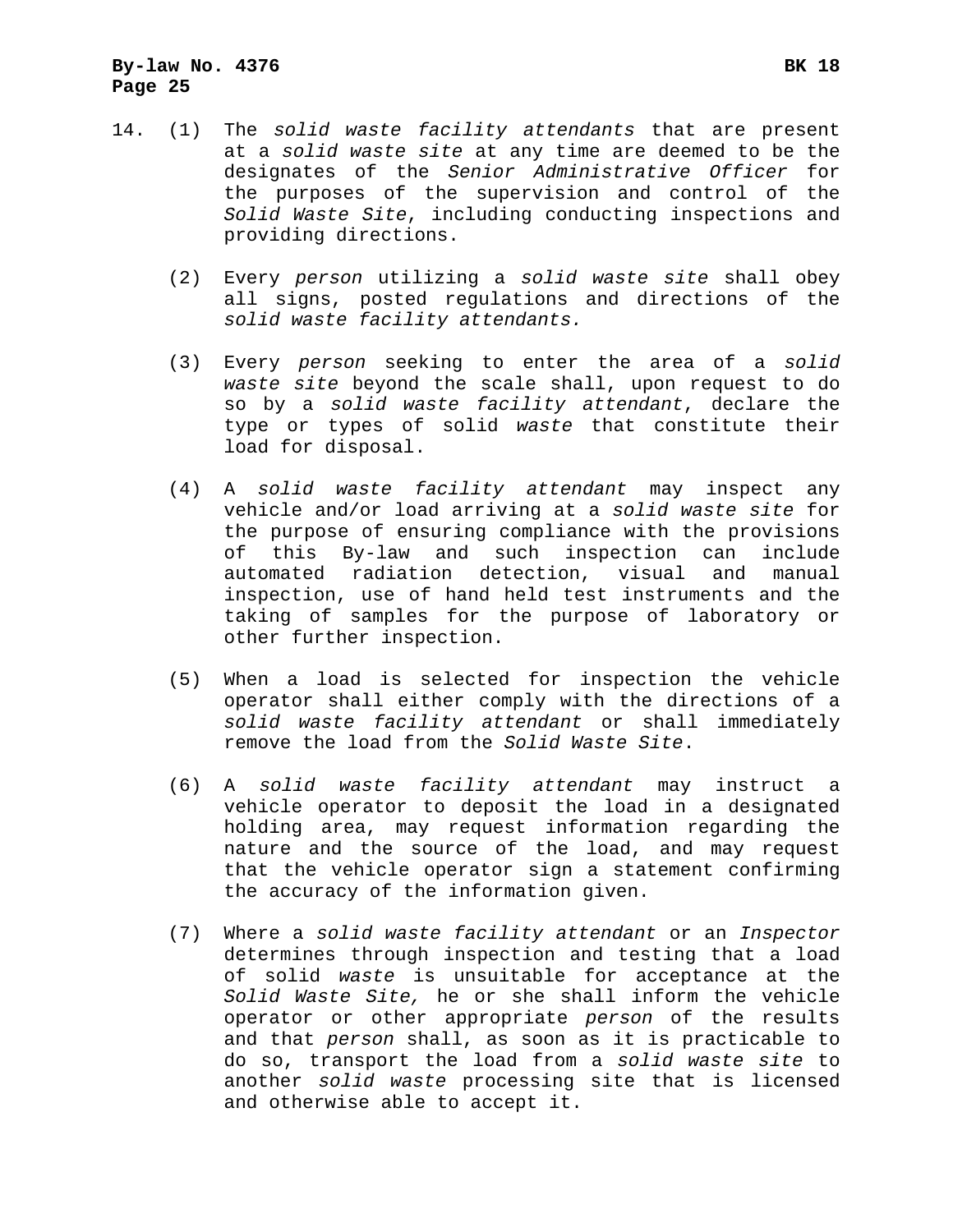- (8) If the *person* does not comply with the direction to remove and relocate the load as soon as is practicable, the *City* may arrange for the immediate transport and proper disposal of the load and to further assess a penalty pursuant to Part 5 of this By-law.
- (9) Where a load is determined by a *solid waste facility attendant* or an *Inspector* to be unsuitable for disposal at a *solid waste site* the *person* attempting to dispose of the load will be liable for all related costs incurred by the City including:
	- (a) inspection costs;
	- (b) laboratory analysis costs;
	- (c) hauling, disposal, and facility decontamination costs where applicable; and
	- (d) any other related costs.

#### **Non-payment of Fees**

 (10) The *City* may suspend acceptance of *solid waste* loads from any *person* with outstanding fees, charges or penalties.

#### **Segregation of Waste**

- (11) Every *person* accessing a *solid waste site* shall segregate their *solid waste* so as to allow for its disposal into the appropriate area designated by the *Senior Administrative Officer*, or as otherwise required by the *Senior Administrative Officer*.
- (12) At a *Solid Waste Site*, every *person* shall deposit *solid waste* in the areas designated for that type of solid waste by the *Senior Administrative Officer*.

#### **Supervision of Children**

 (13) Every *person* that accesses a *solid waste site* and is accompanied by a child shall provide direct supervision for that child, and anyone that fails to do so is both guilty of an offence and may be directed to leave a *solid waste site* by a *solid waste facility attendant.*

## **Public Access Areas**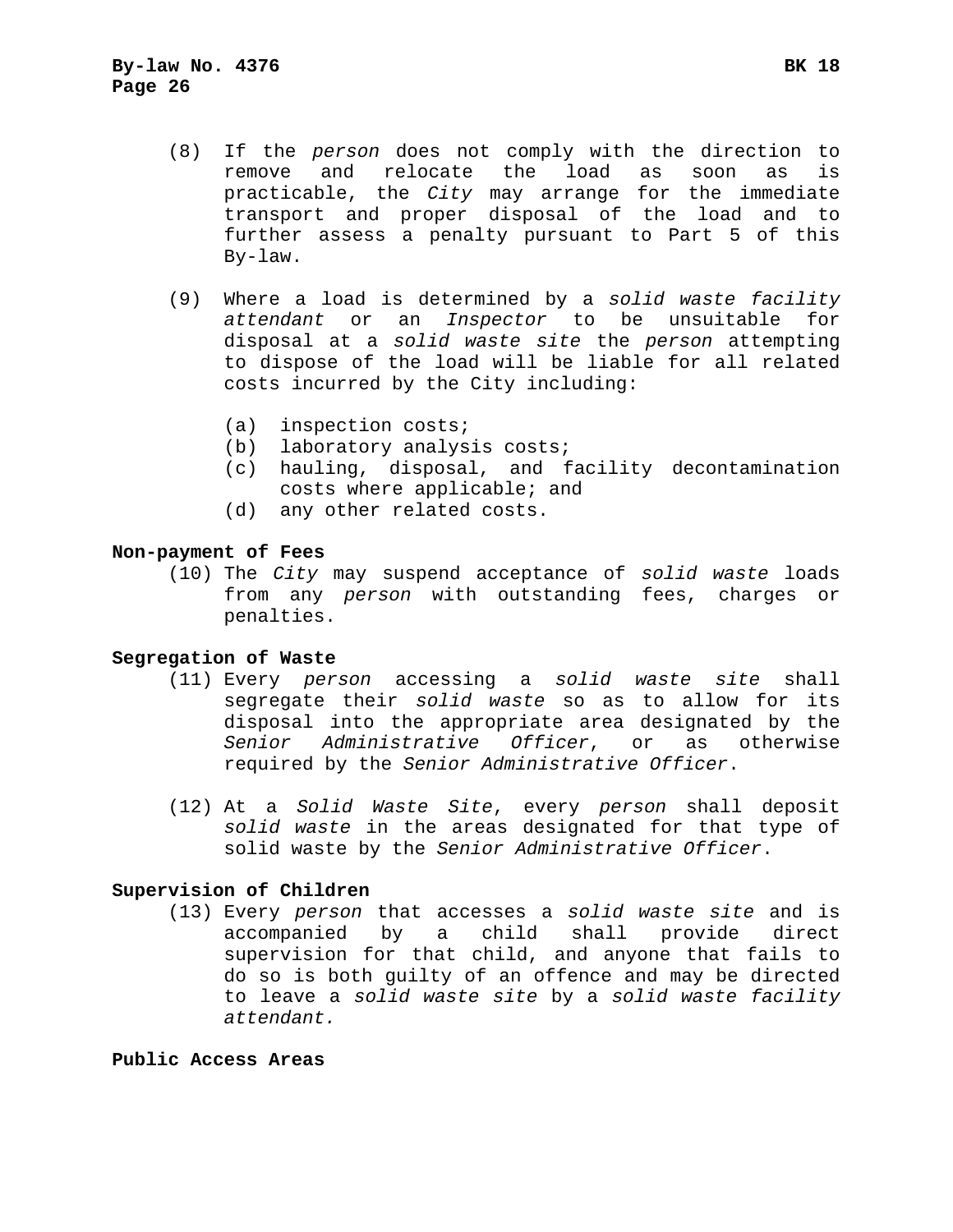## **By-law No. 4376 BK 18 Page 27**

 (14) Public access at a *solid waste site* shall be limited to the *recycling depots*, *salvage* area, designated areas of the building identified as the Baling Facility, and such other areas as may be designated from time to time by the *Senior Administrative Officer*.

#### **Smoking**

 (15) No *person* shall smoke in the Baling Facility as it is a facility operated by the *City*. Smoking otherwise at a *solid waste site* is only permitted in areas designated as such by the *Senior Administrative Officer*.

#### **Salvage**

- (16) (a) Salvageable materials shall be separated in order to be deposited in specific designated locations within the *Solid Waste Site*.
	- (b) Any *person* may retrieve salvageable materials, at their own risk and expense, from the designated *salvage* area at a *solid waste site* during normal hours of operation; but no person shall remove any *solid waste,* whether it is *salvageable* or not, from an area of a *solid waste site* that has not been designated by the *Senior Administrative Officer* as being accessible to the public.
	- (c) The *City* does not provide an express or implied warranty as to the fitness of salvaged materials for a specific or any purpose.
	- (d) No *person* shall *salvage* or otherwise remove or attempt to remove a complete or near complete vehicle from a *solid waste site* without first being authorized to do so in writing by the *Senior Administrative Officer*.

## FEES

**Section 15(1)(2)(3)(4)(5) as amended by By-law No. 4436, as amended**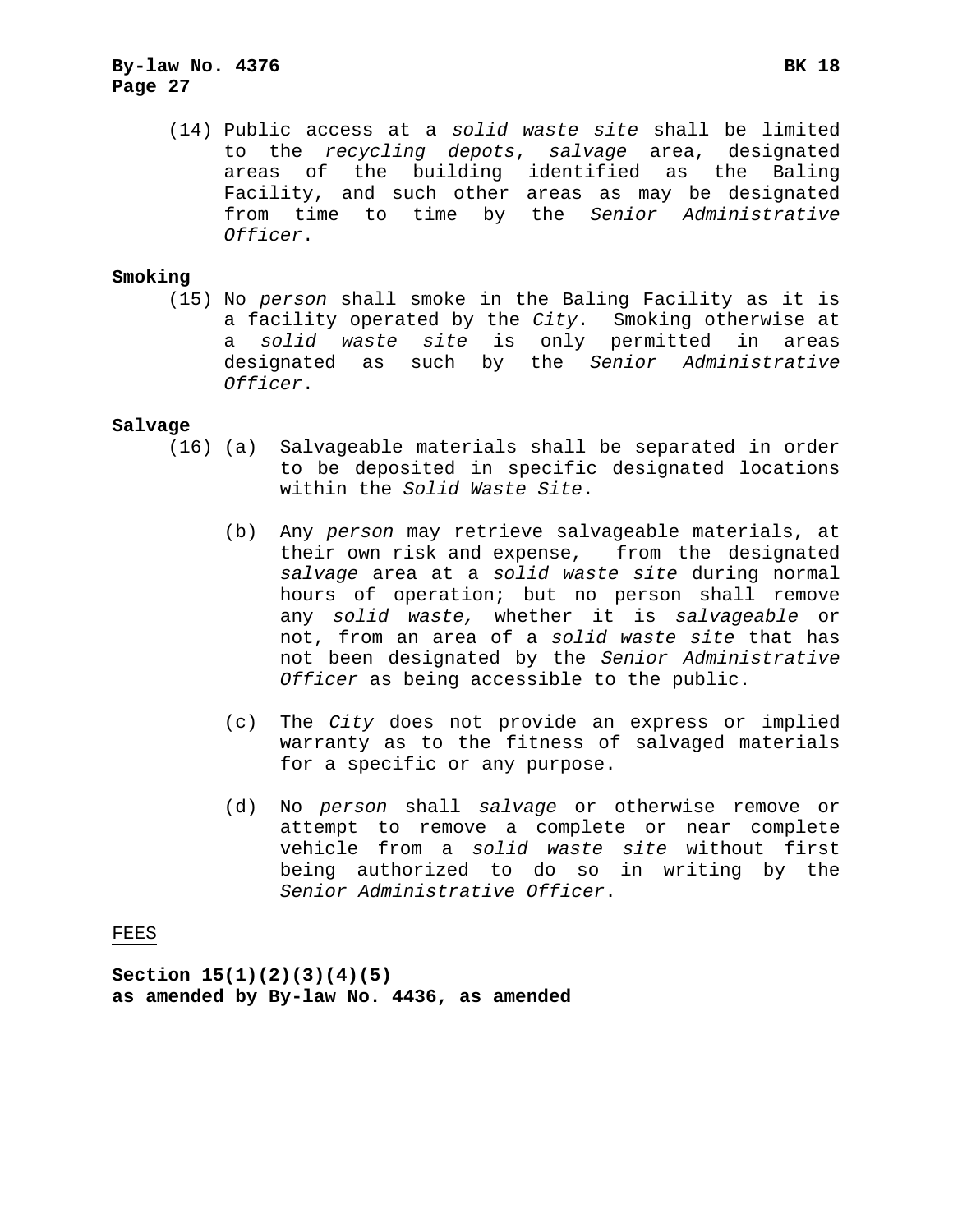- (2) The *Solid Waste Levy* fee set out in By-law No. 4436 or any successor by-law covers basic collection and disposal costs.
- (3) The *Vehicle Charge for the Disposal of Residential Waste* is applicable to all residential *vehicles* that enter a *solid waste site* for the purpose of disposing of *solid waste*, but does not apply to those residential *vehicles* only containing tagged *household waste* or those entering a *solid waste site* for the purpose of engaging in authorized *salvaging*.
- (4) During any period that the weigh scale is inoperable either due to planned maintenance or repair or if otherwise specified as such by the *Senior Administrative Officer,* the Supplementary Tipping Rates established in By-law No. 4436 or any successor by-law shall apply for loads that otherwise would be assessed fees on a weight basis.
- (5) Notwithstanding subsection (3), the *Senior Administrative Officer* may suspend the requirement for the payment of the *Vehicle Charge for the Disposal of Residential Waste* fee for a one (1) week period three (3) times each year.
- (6) All fees and charges payable by a *person* under this By-law are a debt owing to the City and may be recovered from a *person* in default by civil action for debt.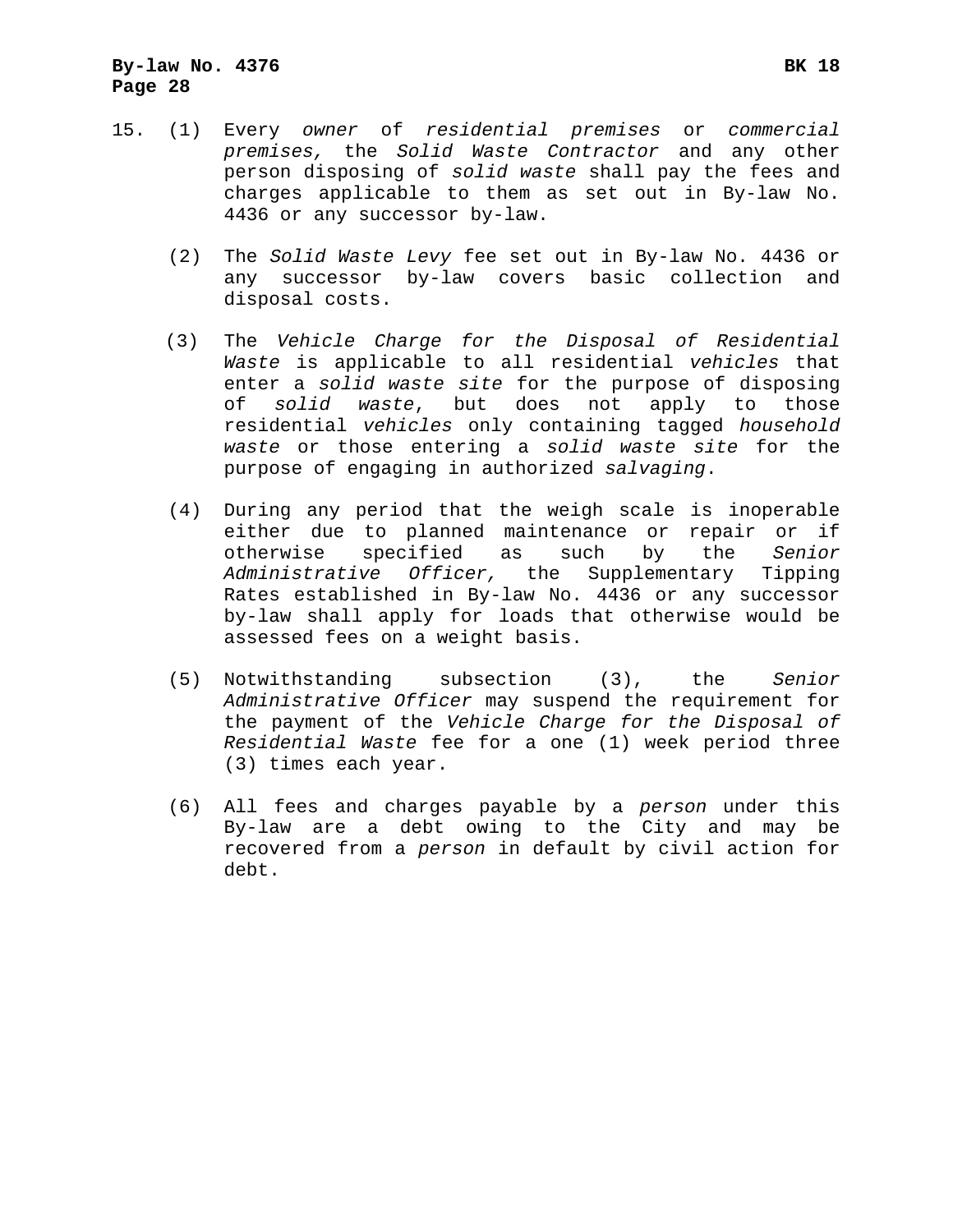#### **PART 4 – GENERAL PROVISIONS**

#### BURNING OF *HOUSEHOLD OR COMMERCIAL* OR OTHER *SOLID WASTE* MATERIAL

16. No *person* shall burn any *waste* material in the *City* unless that person has a *burn permit* issued to them authorizing them to do so.

## **Section 17 as amended by By-law No. 4436, as amended**

#### PROGRAM SOURCE OF FUNDING

17. The source of funding for all costs associated with the *City's solid waste* management system that will be incurred as a result of this By-law are the fees and charges set out in By-law No. 4436 or any successor by-law in addition to transfers from the General Fund, or any other Fund as directed by Council.

#### LIABILITY WAIVER

18. Any *person* using a *solid waste site* shall do so at their own risk, and neither the *City* nor its *Council*, *officers* or employees shall be liable for any claims for damages for injury or damage to any *persons* or property arising from the operation of the *solid waste* management system*.* 

## **PART 5 – GENERAL PROHIBITIONS & ENFORCEMENT**

#### GENERAL PROHIBITIONS

- 19. (1) No *person* shall supply false or misleading information or make inaccurate or untrue statements in any document or information required to be supplied to the *Senior Administrative Officer*, a *solid waste facility attendant* or an *Inspector* pursuant to this By-law.
	- (2) No *person* shall dispose of solid *waste* at a *solid waste site*, or access a *solid waste site* except during the posted normal hours of operation.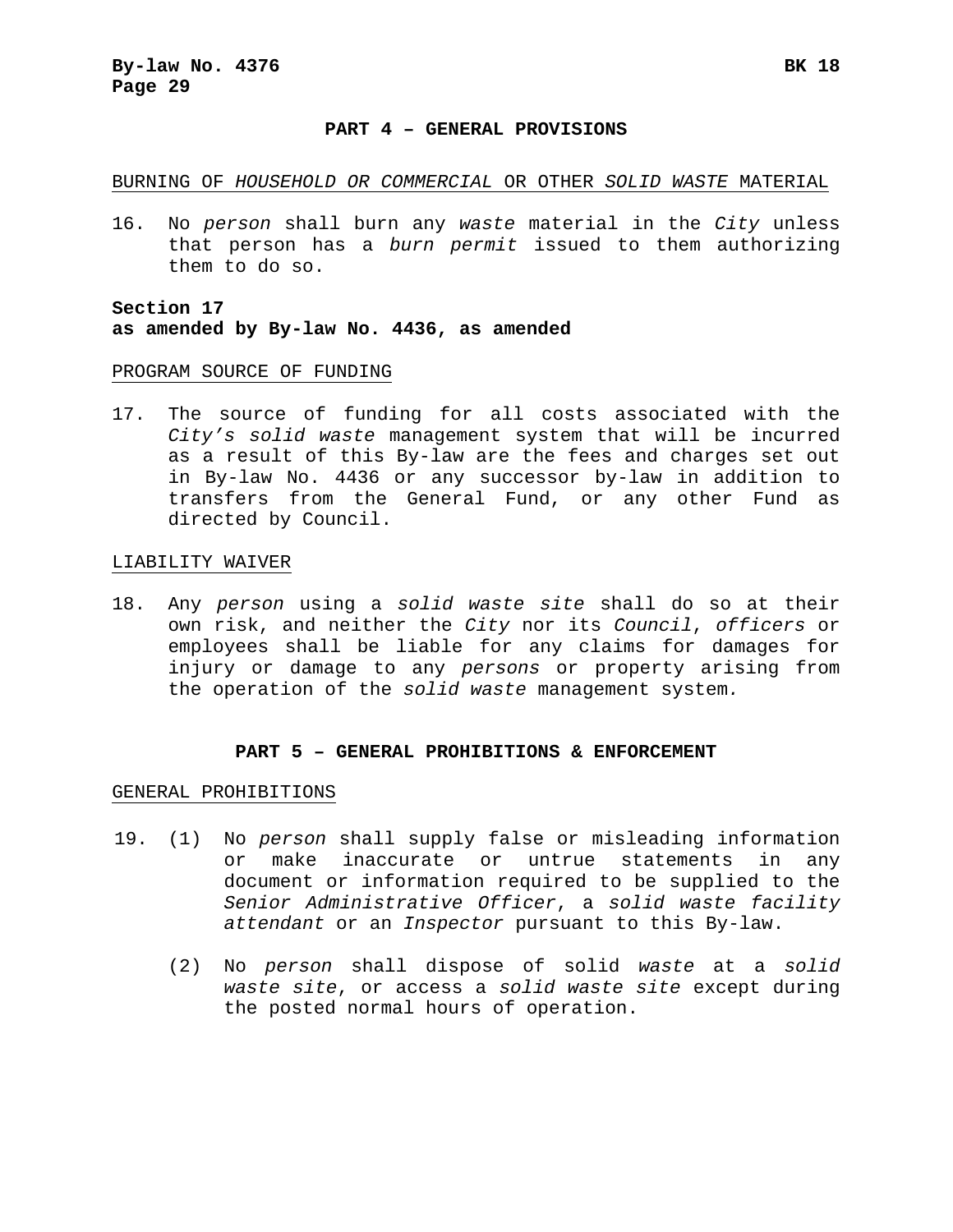(3) (a) No *person* shall use, or permit to be used, any vehicle or trailer for the conveyance or storage of *solid waste* unless such vehicle or trailer is fitted with a cover such as a tarpaulin, a mesh blanket or plywood board that is secured to the vehicle or trailer and is capable of preventing the dropping, spilling or blowing off of solid *waste* while it is being stored in, or transported by, the vehicle or trailer.

## **Section 19(3)(b) as amended by By-law No. 4436, as amended**

- (b) Without limiting the ability of the *City* to proceed with enforcement action against a *person* transporting solid *waste* that is not covered as per Section 25(4) (a) the fee to be charged for all loads of solid *waste* that are either uncovered or improperly covered that arrive at a *solid waste site* shall be double the fee(s) set out in By-law No. 4436 or any successor by-law.
- (4) No *person* other than the *owner* or a *person* with the *owner's* express or implied consent shall pick over, interfere with, disturb, remove or scatter any *household* or *commercial waste* howsoever placed for collection unless authorized to do so by the *Senior Administrative Officer* for the purposes of collection, ensuring compliance with the provisions of this By-law or conducting research on the composition of solid *waste* placed for collection.
- (5) No *person* shall fail to comply with the order or direction of an *Inspector,* and nothing in this By-law relieves a *person* from complying with any federal or territorial law or regulation, other by-law or any other requirements of any lawful permit, order, consent or other direction.
- (6) No unauthorized *person* shall access any area of a *solid waste site* not designated as being accessible by the general public.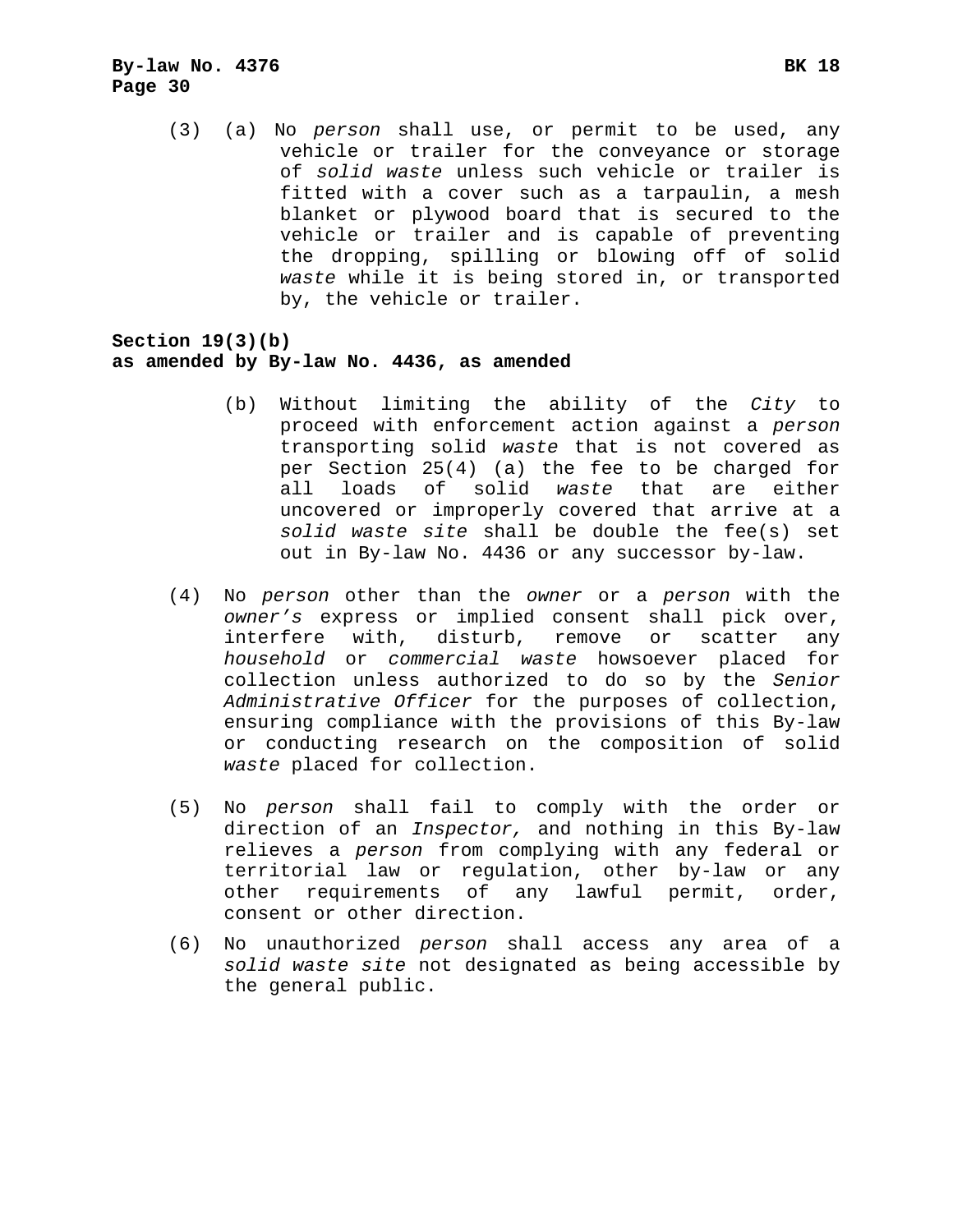#### **By-law No. 4376 BK 18 Page 31**

SUMMARY CONVICTION OFFENCE - STRICT LIABILITY OFFENCE

- 20. (1) Any *person* that contravenes any provision of this Bylaw by:
	- (a) doing any act or thing that the *person* is prohibited from doing, or
	- (b) failing to do any act or thing the *person* is required to do, is guilty of an offence, and any offence created pursuant to this By-law shall be considered to be a strict liability offence.
	- (2) Any *person* who is convicted of an offence pursuant to sub-section (1) is liable on summary conviction:
		- (a) in the case of a corporation, to a fine not exceeding \$10,000; or
		- (b) in the case of an individual, to a fine not exceeding \$2,000, or to imprisonment for a term of not more than six (6) months in default of payment of the fine.

#### CONTINUING OFFENCE

21. In the case of an offence that is of a continuing nature, a contravention constitutes a separate offence in respect of each day, or part of a day, on which it continues and a *person* guilty of such an offence is liable to a fine in an amount not less than that established by this By-law for each such day.

## JOINT AND SEVERAL LIABILITY OF OWNERS FOR FINES, FEES AND CHARGES

22. Whenever there are fines, fees or charges payable pursuant to this By-law and there is more than one *owner* of the property to which they apply, each shall be jointly and severally liable for their payment.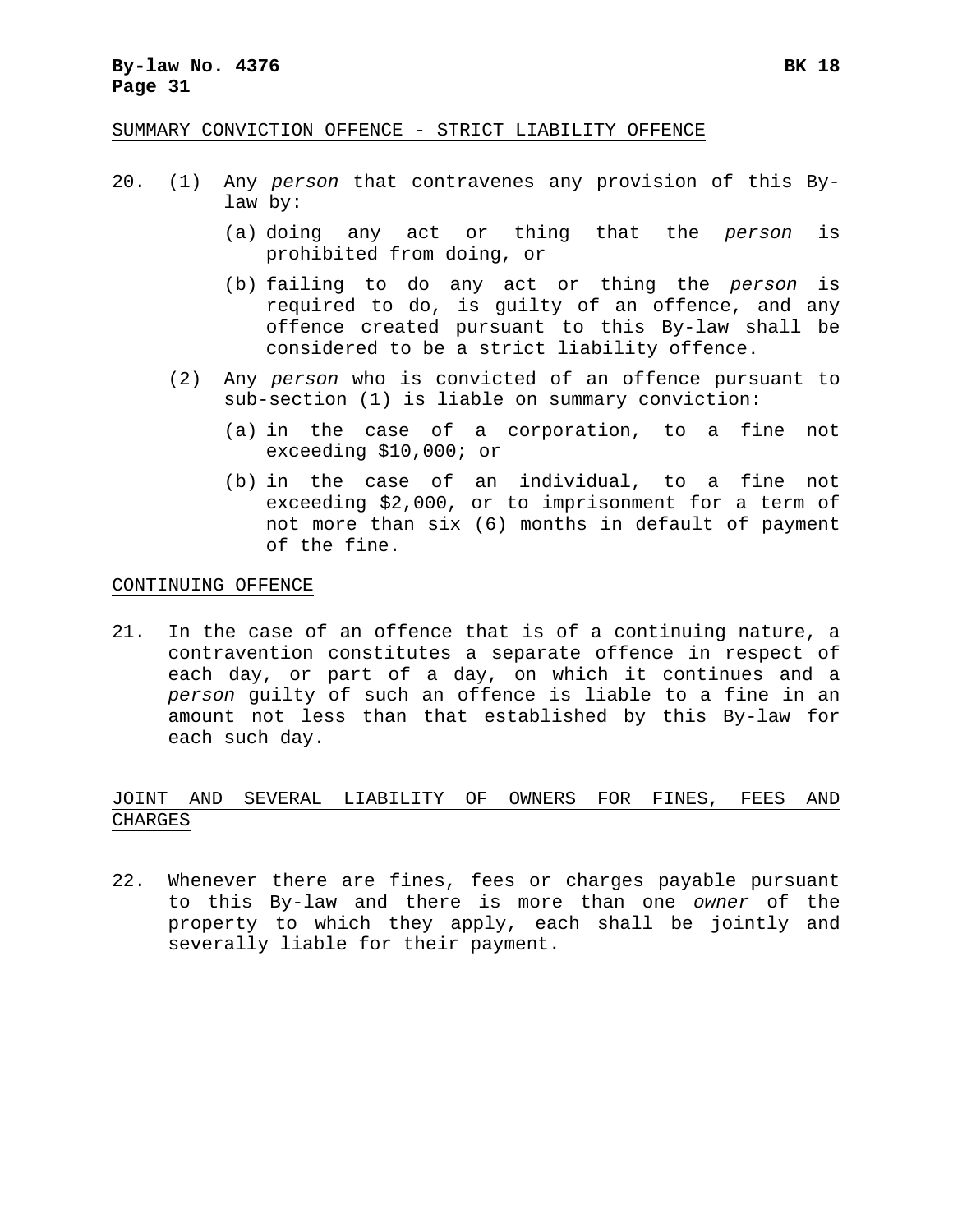#### MINIMUM AND SUBSEQUENT FINES

- 23. (1) The minimum fine that may be imposed for a contravention of a particular section of this By-law shall be the specified penalty applicable for a first offence against the particular section, as set out in column one of Schedule "C".
	- (2) Where a *person* is convicted of a second, third, or subsequent offence against a particular section of this By-law, and where those offences have occurred within any twenty-four (24) month period, the specified penalties applicable to the second, third and subsequent offences shall be those amounts set out in columns two and three, respectively, of Schedule  $C''$ .

#### VIOLATION TICKET

24. Where an *Officer* reasonably believes that a *person* has contravened any provision of this By-law, the *Officer* may serve upon the person a violation ticket, in the form provided under the Summary Conviction Procedures Act, and such *person* may, in lieu of prosecution, pay the *City* the voluntary penalty set out in Schedule "C" for the offence, prior to the court date specified on the violation ticket. This section shall not prevent any *Officer* from issuing a violation ticket requiring a court appearance of the defendant, pursuant to the provisions of the Summary Conviction Procedures Act or from laying an Information in lieu of issuing a violation ticket.

#### OTHER PENALTIES

- 25. In addition to any fine that may be levied, a court may order a *person* convicted of an offence under this By-law:
	- (a) to pay any fee or charge that may otherwise be payable by the *person* to the *City* in respect of any licence or permit that should have been obtained by the *person;*
	- (b) to pay any costs that the *City* is entitled to in respect of the offence; and
	- (c) to do or refrain from doing any activity that the court may specify.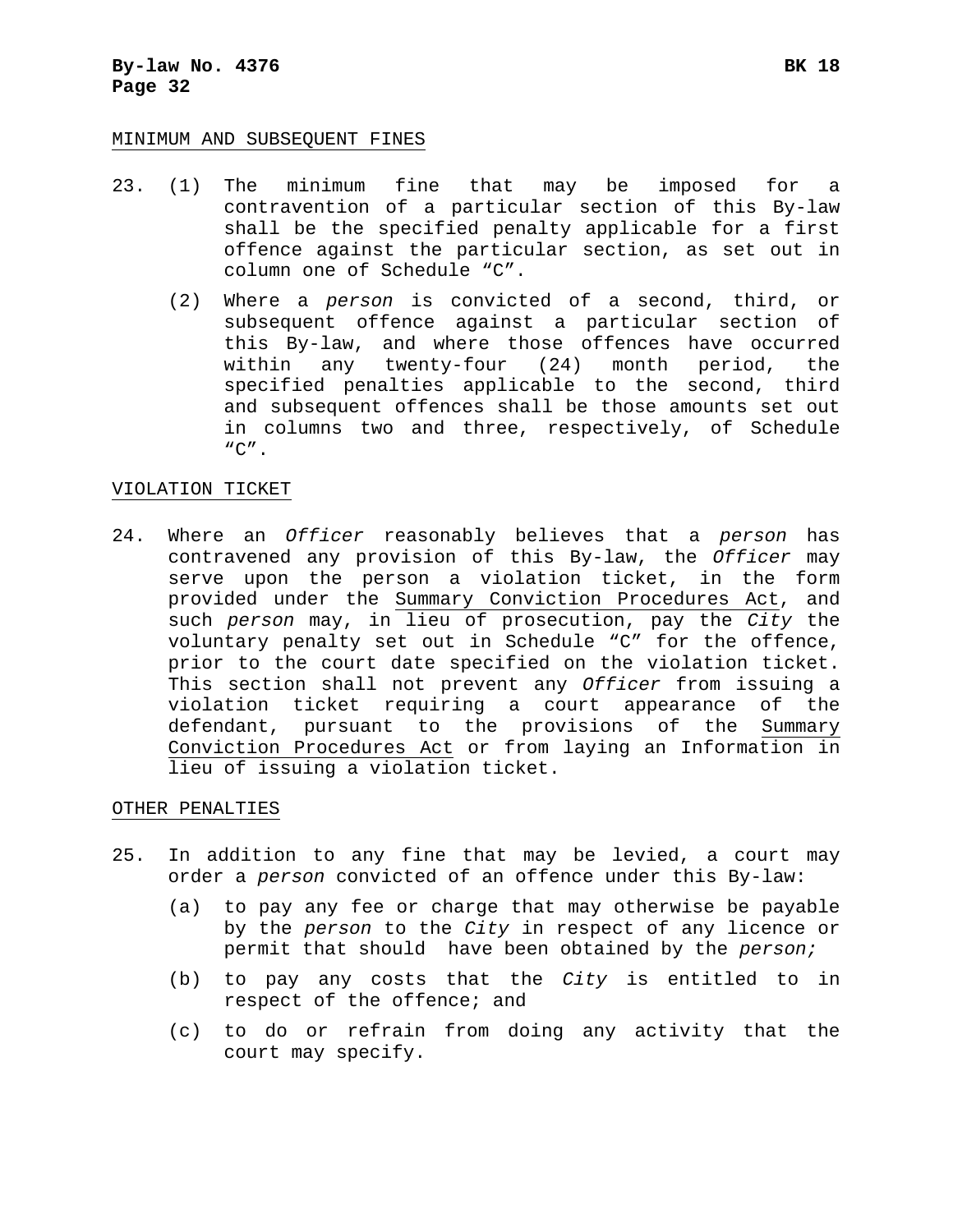### **PART 6 - REPEALS**

26. Garbage By-law No. 3761, 3871, 4064, 4099, 4350 and Solid Waste Levy By-law No. 4345 are hereby repealed.

## **PART 7 – EFFECT**

27. Except where otherwise expressly stated in this By-law, this By-law shall come into effect upon receiving Third Reading and otherwise meeting the requirements of Section 75 of the *Cities, Towns and Villages Act*.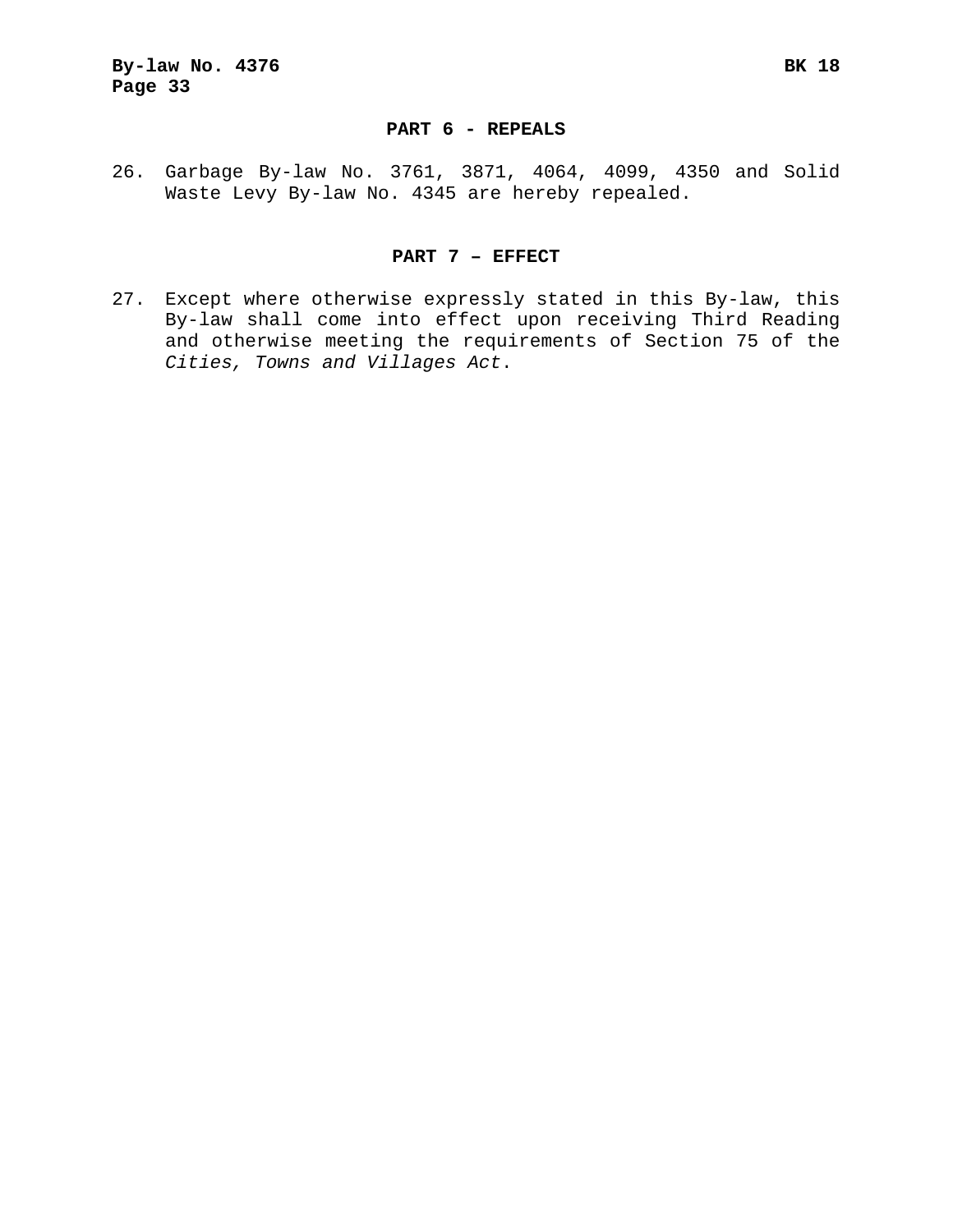## **CITY OF YELLOWKNIFE BY-LAW NO. 4376 SCHEDULE "A"**

**Schedule A deleted by By-law No. 4436, Feb 12/07**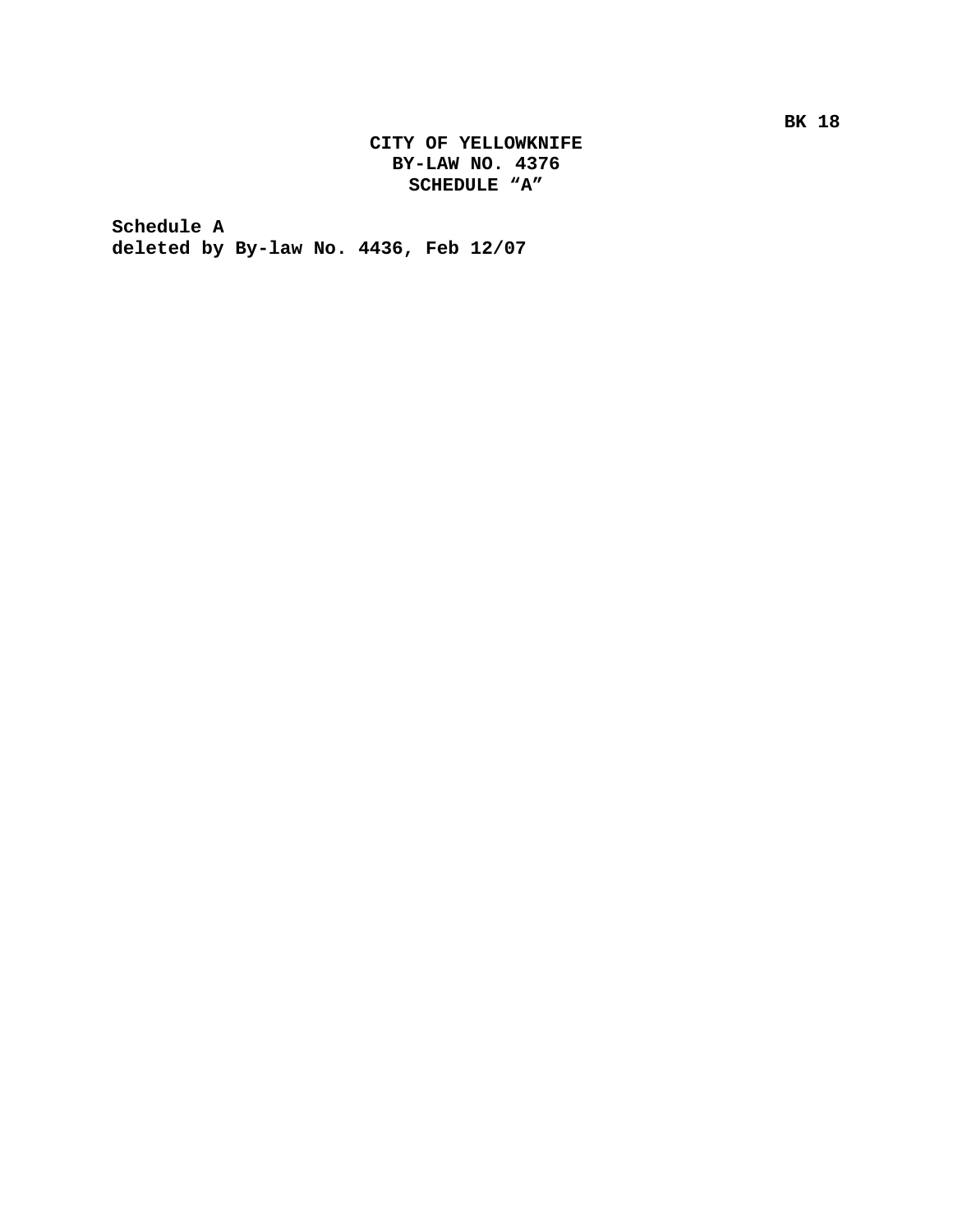## **CITY OF YELLOWKNIFE BY-LAW NO. 4376 SCHEDULE "B"**

## **TAG FEE, GARBAGE RECEPTACLE LIMIT &** *SOLID WASTE LEVY*

**Schedule B deleted by By-law No. 4436, Feb 12/07**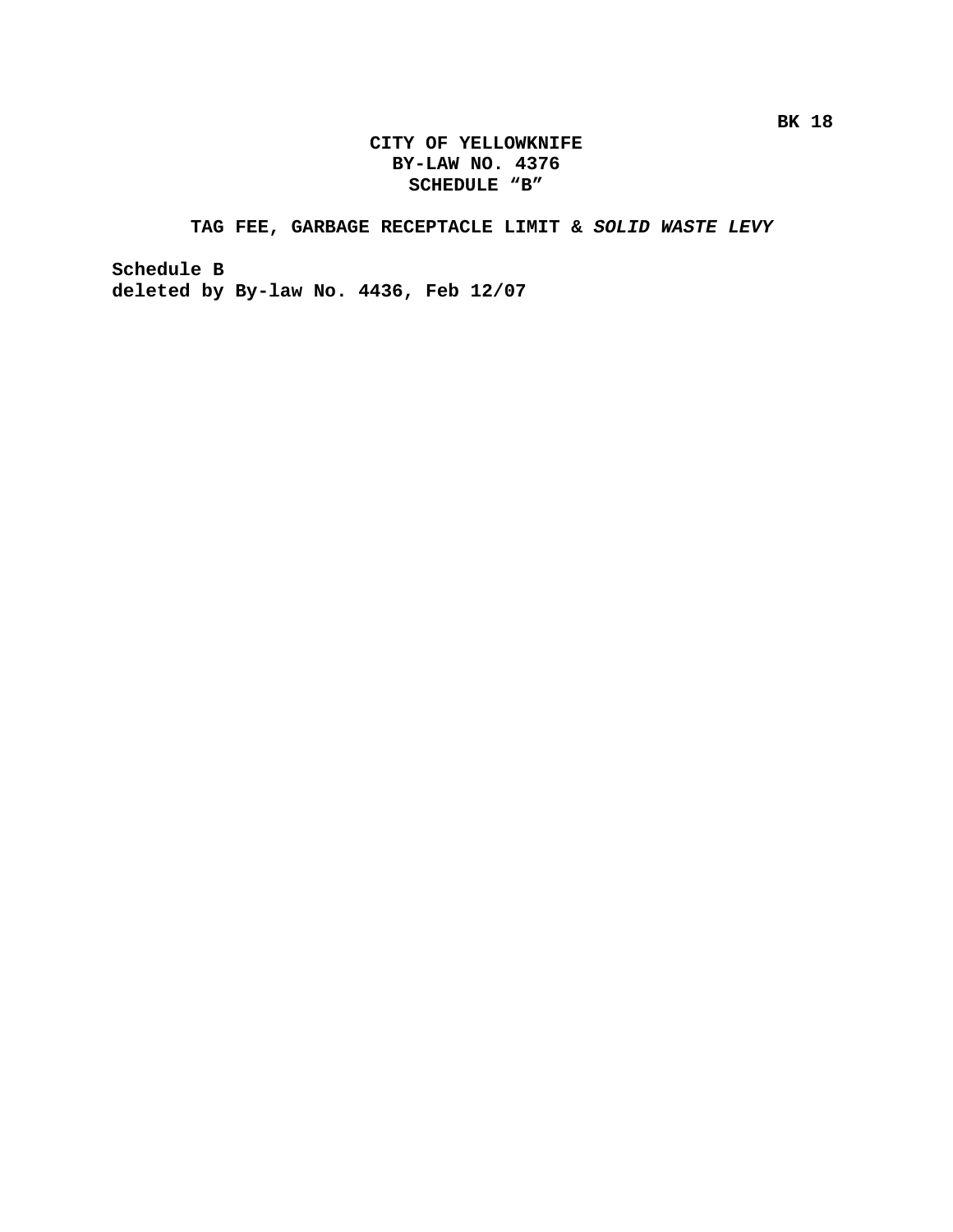## **CITY OF YELLOWKNIFE BY-LAW NO. 4376 SCHEDULE "C"**

## **VOLUNTARY PENALTIES**

| Offence                                                                                                                                   | Section                         | Penalty             |                     |                     |  |
|-------------------------------------------------------------------------------------------------------------------------------------------|---------------------------------|---------------------|---------------------|---------------------|--|
|                                                                                                                                           |                                 | $1^{st}$<br>Offence | $2^{nd}$<br>Offence | $3^{rd}$<br>Offence |  |
| Maintaining garbage<br>receptacles or containers, or<br>the unauthorized disposal of<br>waste                                             | $10(1)$ ,<br>$10(2)$ &<br>10(3) | \$300.00            | \$450.00            | \$600.00            |  |
| Disposing of restricted solid<br>waste in a garbage receptacle<br>or container                                                            | 10(5)                           | \$200.00            | \$350.00            | \$500.00            |  |
| Permitting solid waste to<br>unduly accumulate on premises                                                                                | 10(12)                          | \$200.00            | \$350.00            | \$500.00            |  |
| Littering                                                                                                                                 | 12(1)                           | \$200.00            | \$350.00            | \$500.00            |  |
| Depositing residential or<br>commercial waste in a litter<br>receptacle                                                                   | 12(2)                           | \$200.00            | \$350.00            | \$500.00            |  |
| Damaging or removing a litter<br>receptacle                                                                                               | 12(3)                           | \$200.00            | \$350.00            | \$500.00            |  |
| Failing to provide sufficient<br>garbage receptacles at a<br>public event, collect the<br>garbage in them or contain<br>waste on the site | 12(4)                           | \$500.00            | \$750.00            | \$1000.00           |  |
| Unauthorized use of recycling<br>depots or designated<br>recycling areas                                                                  | $13(1) -$<br>13(5)              | \$200.00            | \$350.00 \$500.00   |                     |  |
| Unauthorized salvage in a<br>restricted area of the Solid<br>Waste Site                                                                   | 14(16)(b)                       | \$200.00            | \$350.00            | \$500.00            |  |